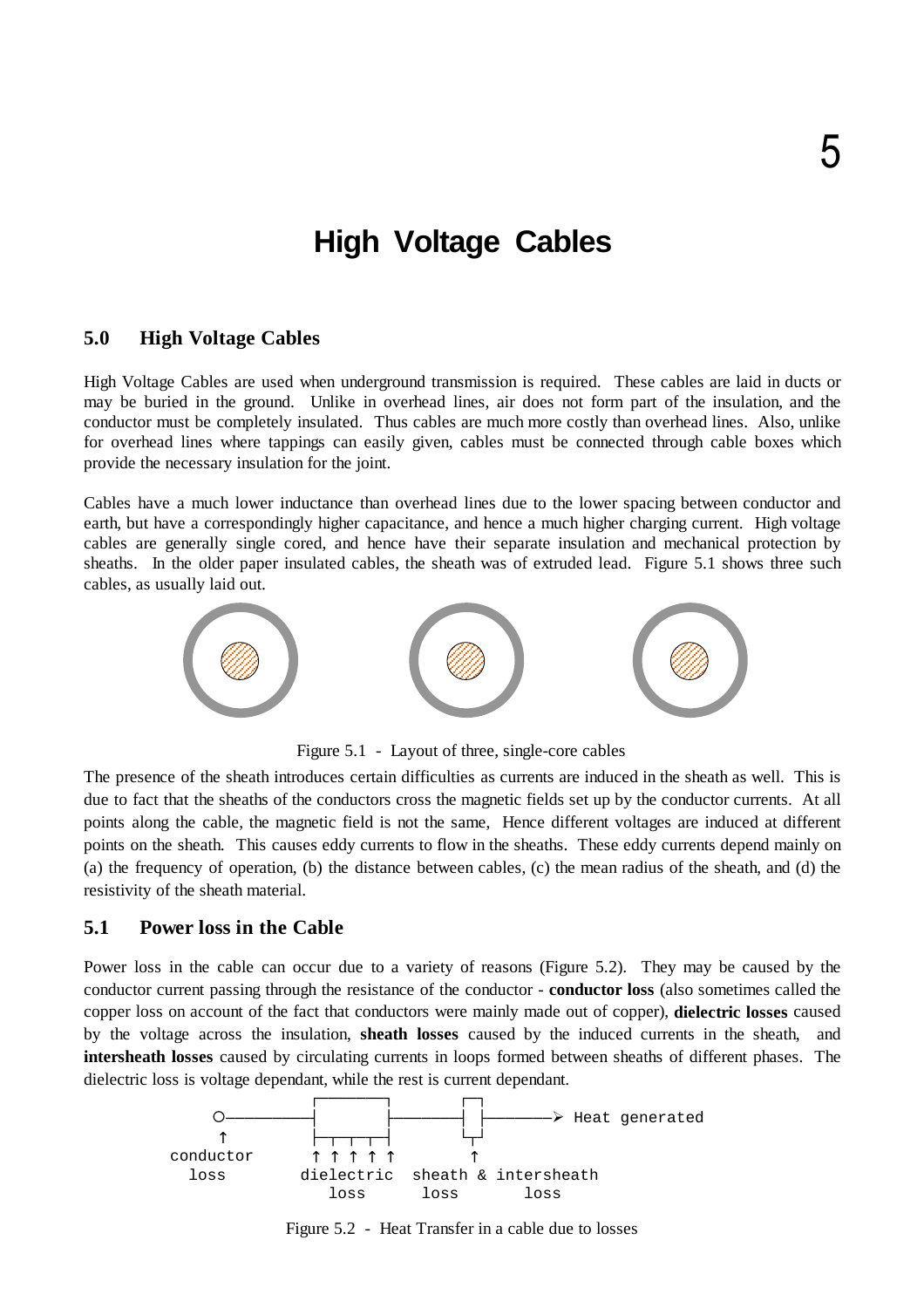#### **5.1.1 Dielectric loss**

For a perfect dielectric, the power factor is zero. Since the cable is not a perfect dielectric, the power factor is not zero. The current leads the voltage by an angle of less than  $90^\circ$ , and hence there is a power loss (Figure 5.3).

If  $C$  is the capacitance of the cable, and  $E$  is the applied voltage, then

charging current  $i = E C \omega$ power loss  $P = E I \cos \varphi = E I \sin \delta$  $=$  E (i/cos  $\delta$ ) sin  $\delta$  = E<sup>2</sup> C  $\omega$  tan  $\delta$ 

The power loss is proportional to  $E^2$  and tan  $\delta$ .

#### **5.1.2 Conductor loss**

The conductor loss  $P_c$  is given by

$$
\mathbf{P}_{\rm c} = \mathbf{I}^2 \, \mathbf{R}_{\rm c} \quad \text{watt}
$$

where  $\mathbf{R}_c$  is the resistance of the conductor and **I** is the current in the cable.

#### **5.1.3 Sheath loss**

The losses occurring in the sheath of a cable is usually obtained by the empirical formula of Arnold. Arnold's formula for the sheath loss  $P_{sh}$  is given by

$$
P_{sh} = 7.7 \times 10^{-3} \frac{I^2}{R_{sh}} \left(\frac{r_m}{d}\right)^2 \text{ Watt}
$$

where  $r_m$  = mean radius of sheath

 $d = distance between cables (centre to centre)$ 

 $R<sub>sh</sub>$  = resistance of full length of cable

 $I = current in cable$ 

The sheath loss is usually about 2 to 5 % of the conductor loss.

# **5.1.4 Intersheath Loss**

Intersheath losses are caused by the induced emf between the sheaths causing a circulating current. This loss is thus present only when the sheaths of adjacent cables are connected together. The sheaths need to be connected together in practice, as otherwise sparking could occur causing damage to the sheaths. The intersheath loss **Pish** can be calculated as follows.

The mutual inductance **Msh** between a core of one cable and the sheath of an adjacent cable is given by

$$
M_{sh} = \frac{\mu}{2\,\pi} \ln\left(\frac{d}{r}\right)
$$

The voltage induced **Eish** is given by



Figure 5.3 - Loss angle

 $E_{ish} = I \cdot \omega \cdot M_{sh}$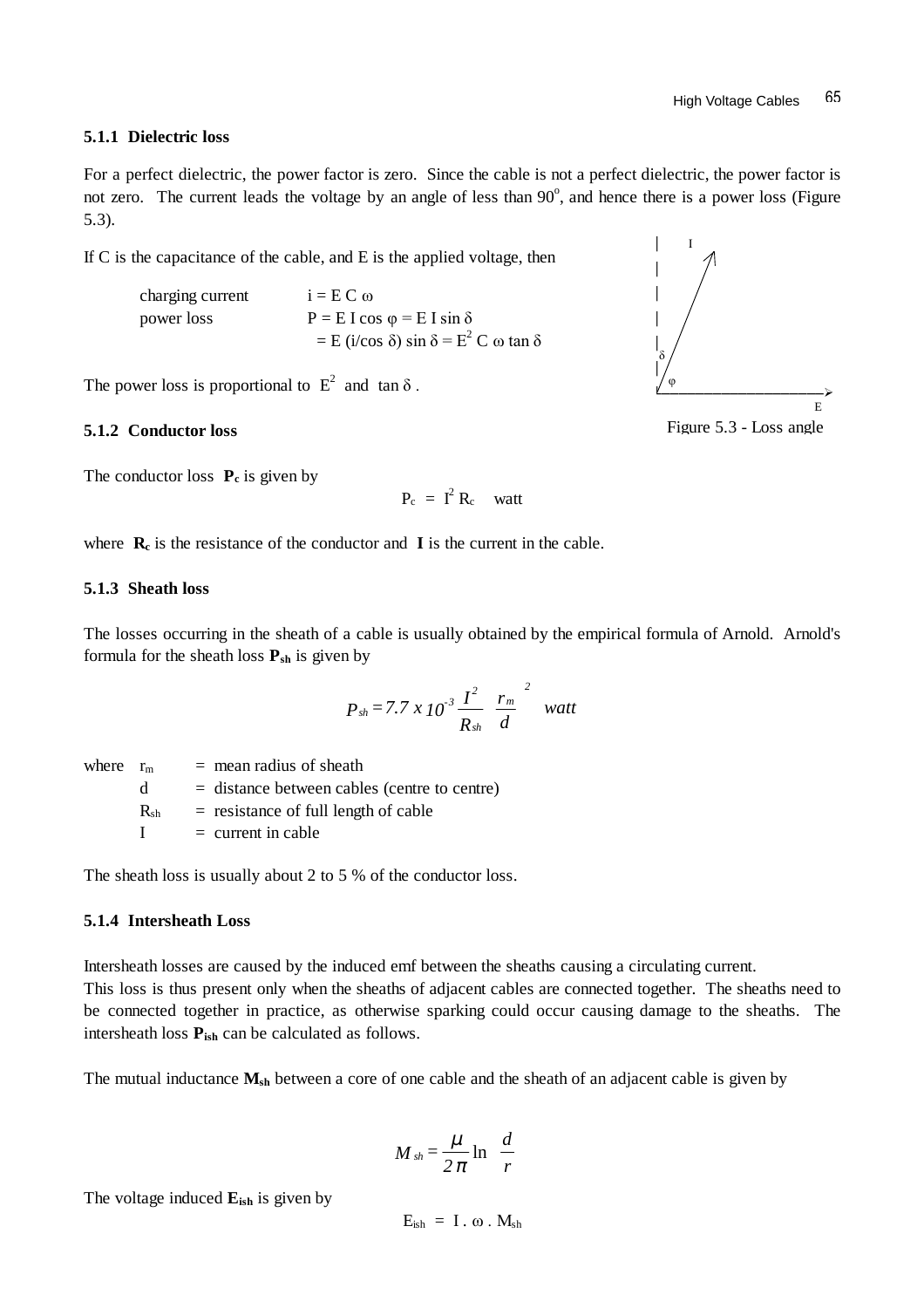#### 66 High Voltage Engineering - J R Lucas, 2001

and the induced current **Iish** is given by

$$
{I}_{ish}\!=\!\frac{E_{ish}}{\left[{R_{sh}}^{2}+{\omega}^{2} \, {M}_{sh}^{-2}\right]^{2}}\!=\!\frac{i \, \omega \, M_{sh}}{\left[{R_{sh}}^{2}+{\omega}^{2} \, {M}_{sh}^{-2}\right]^{2}}
$$

Therefore the intersheath loss **Pish** is given by

$$
P_{ish} = I_{ish}^{2} R_{sh} = \frac{I^{2} \omega^{2} M_{sh}^{2}}{R_{sh}^{2} + \omega^{2} M_{sh}} \cdot R_{sh}
$$

Generally, the sheath resistance  $\mathbf{R}_{sh}$  >>  $\omega \mathbf{M}_{sh}$  so that

$$
P_{ish} = \frac{I^2 \omega^2 M_{sh}^2}{R_{sh}}
$$

The intersheath loss is larger than the sheath loss and may range from 10% to 50% of the copper loss. Thus the total power loss (exclusive of the dielectric loss) is given as

#### **Total Power loss =**  $P_c + P_{sh} + P_{ish}$

$$
P_{loss} = I^2 R + I^2 \frac{7.7 \times 10^{-3}}{R_{sh}} \left(\frac{r_m}{d}\right)^2 + \frac{I^2 \omega^2 M_{sh}^2}{R_{sh}}
$$

Since the whole expression is dependant on  $I^2$ , we may express the loss in terms of an effective resistance  $\mathbf{R}_{\text{eff}}$ . This gives the total power loss in terms of the effective resistance as

$$
\mathbf{P}_{\text{total}} = \mathbf{I}^2 \mathbf{R}_{\text{eff}}
$$

$$
R_{\text{eff}} = R_c + \frac{7.7 \times 10^{-3}}{R_{\text{sh}}} \left(\frac{r_m}{d}\right)^2 + \frac{\omega^2 M_{\text{sh}}^2}{R_{\text{sh}}}
$$

Since the sheath loss is usually very small, the effective conductor resistance can be written as

$$
R_{\textit{eff}} = R_c + \frac{\omega^2 M_{\textit{sh}}^2}{R_{\textit{sh}}}
$$

#### **5.1.5 Cross-bonding of Cables**

When three single phase cables are used in power transmission, currents are induced in the sheaths and lead to sheath circulating currents and power loss. These may be substantially reduced, and the current rating of the cable increased by cross bonding of the cables (Figure 5.4). Cross bonding of cables are done except for very short lengths of cable.



Figure 5.4 - Cross bonding of sheaths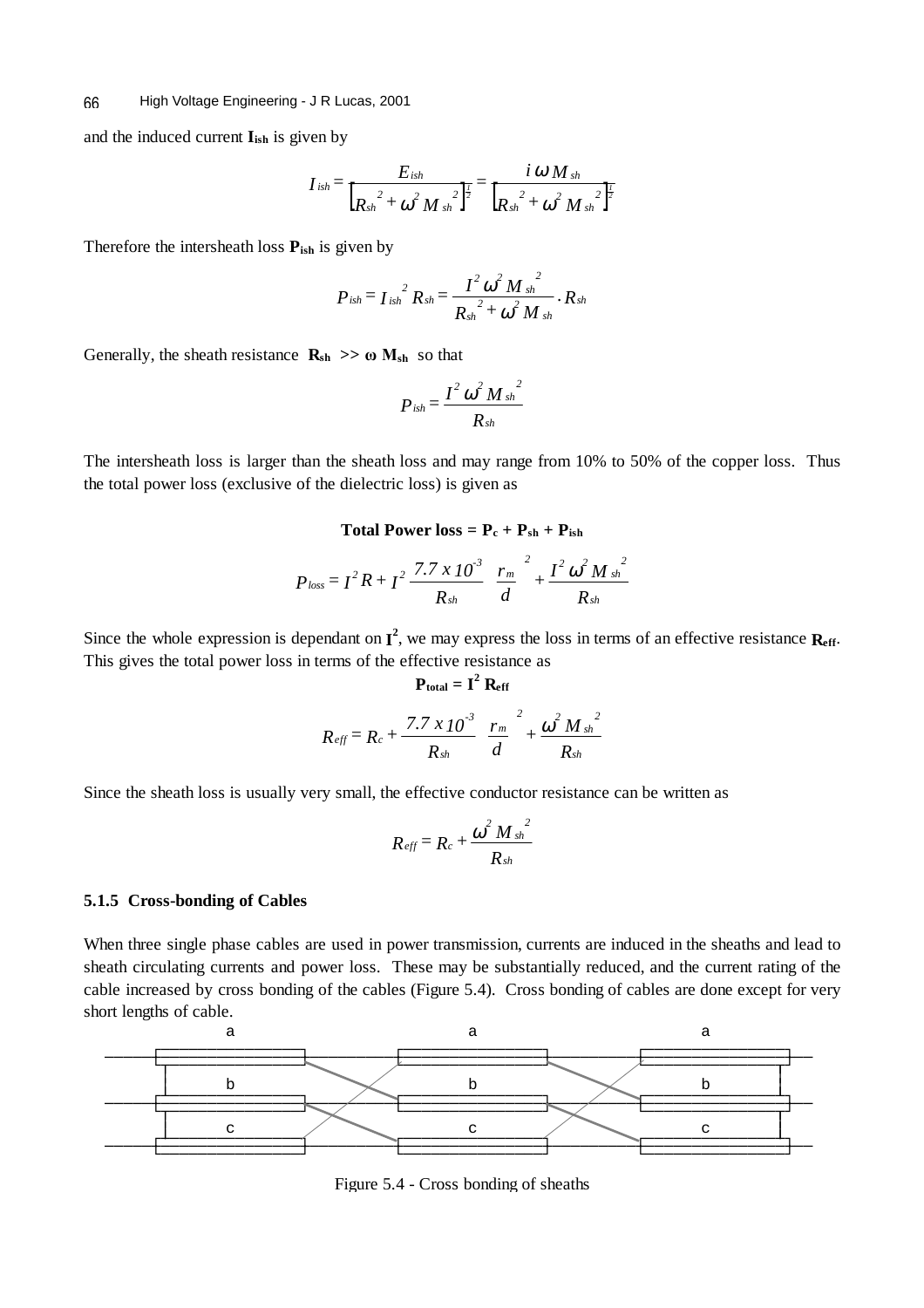The continuity of each cable sheath is broken at regular intervals; the cables between two adjacent discontinuities being a minor section. 3 minor sections make up a major section, where the sheaths are solidly bonded together and to earth. A residual sheath voltage exists, and the desired balance, giving negligible sheath voltage between the solid grounded positions is achieved by transposing the cables at each crossbonded section. To prevent excessive voltage build up at the cross bonded points, especially during faults, these points are earthed through non-linear resistors which limit voltage build up. The cable is also transposed. (Figure 5.5)



Figure 5.5 - Non-linear resistor earthing

# **5.2 Impregnated Paper Insulation**

The insulation consists mainly of paper tape impregnated with compound. The paper must be free from ligneous fibres and from metallic or other conducting spots. The compound with which the paper is insulated should be of such a consistency that it is plastic at ordinary temperatures, and has no tendency to drain away from the cable.

The impregnating compound varies from manufacturer to manufacturer,but they all are based o paraffinic or naphthenic mineral oil, with resin frequently added to lower the viscosity and to improve its impregnating qualities. The paper is made from Manila fibre or wood pulp.

Impregnated paper can withstand an electric stress if about 5 to 10 times that which could be withstood by dry paper insulation. The dielectric strength of impregnated paper is about 200 to 300 kV/cm. Initially, they may be able to withstand about 400 to 600 kV/cm. The cause of breakdown is usually the non-homogeneity of the dielectric. When a test voltage is applied, the weakest part of the dielectric breakdown and deterioration starts getting more and more. This is accentuated by the fact that the cable is not carrying the same current all the time. The deterioration results in the formation of voids and gasses. When the voltage is raised, ionisation or glow discharge can occur in the voids and ionic bombardment of thee surface. Some of the oil suffers condensation and hydrogen and other gases are evolved. Thus the long term breakdown strength and the instantaneous break down strengths differ. This value may decrease with time due to deterioration to about 160 to 200 kV/cm. In the case of a badly impregnated dielectric, the breakdown stress will continue to decrease and ultimately leads to breakdown. With the use of a safety factor, not more than about 40 kV/cm is allowed in service (Figure 5.6).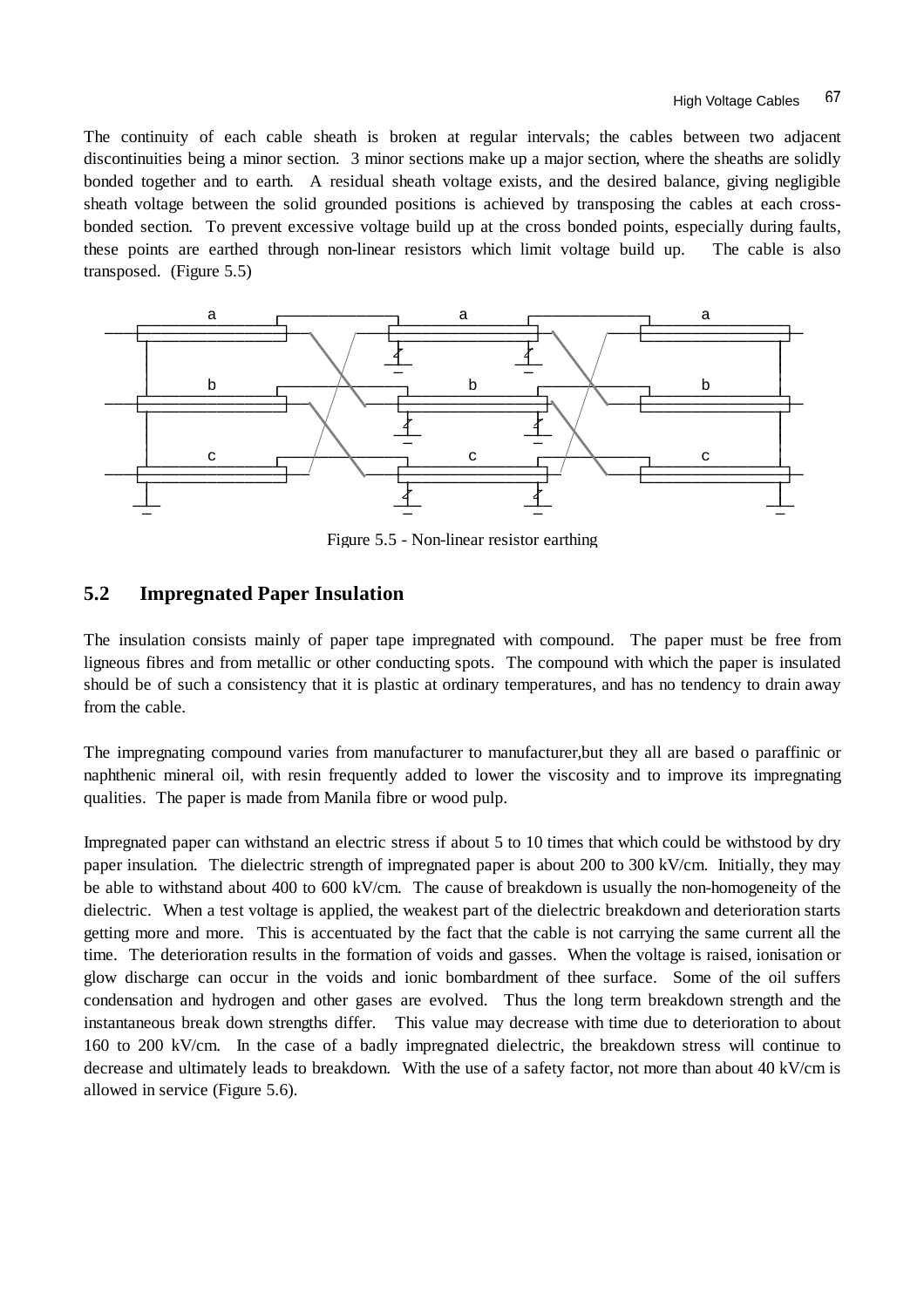

Figure 5.6 - Breakdown voltage characteristic of paper insulation

#### **5.2.1 Properties required of cable insulation**

Dielectrics used for cable insulation must have the following properties.

- 1. High Insulation resistance
- 2. High dielectric strength
- 3. Good mechanical strength
- 4. Immune to attack by acids and alkali in the range  $0 100^{\circ}$  C
	- 5. Should not be too costly
	- 6. Should not be hygroscopic (tending to absorb water), or if hygroscopic should be enclosed in a water tight covering.

# **5.2.2 Principle underlying the design of high voltage cable insulation**

By means of dielectric tests on cables, it has been observed that the long term breakdown stress is increased if the cable is subjected to pressure. This is due to the fact that the pressure discourages the formation of voids. Even for a badly impregnated cable, the application of pressure improves the power factor (or loss tangent) considerably. If the cable is subjected to a pressure of about 15 atmospheres, the long term dielectric strength improves to about 400 kV/cm and a working stress of about 150 kV/cm may be used (Figure 5.7).



Figure 5.7 - Variations with pressure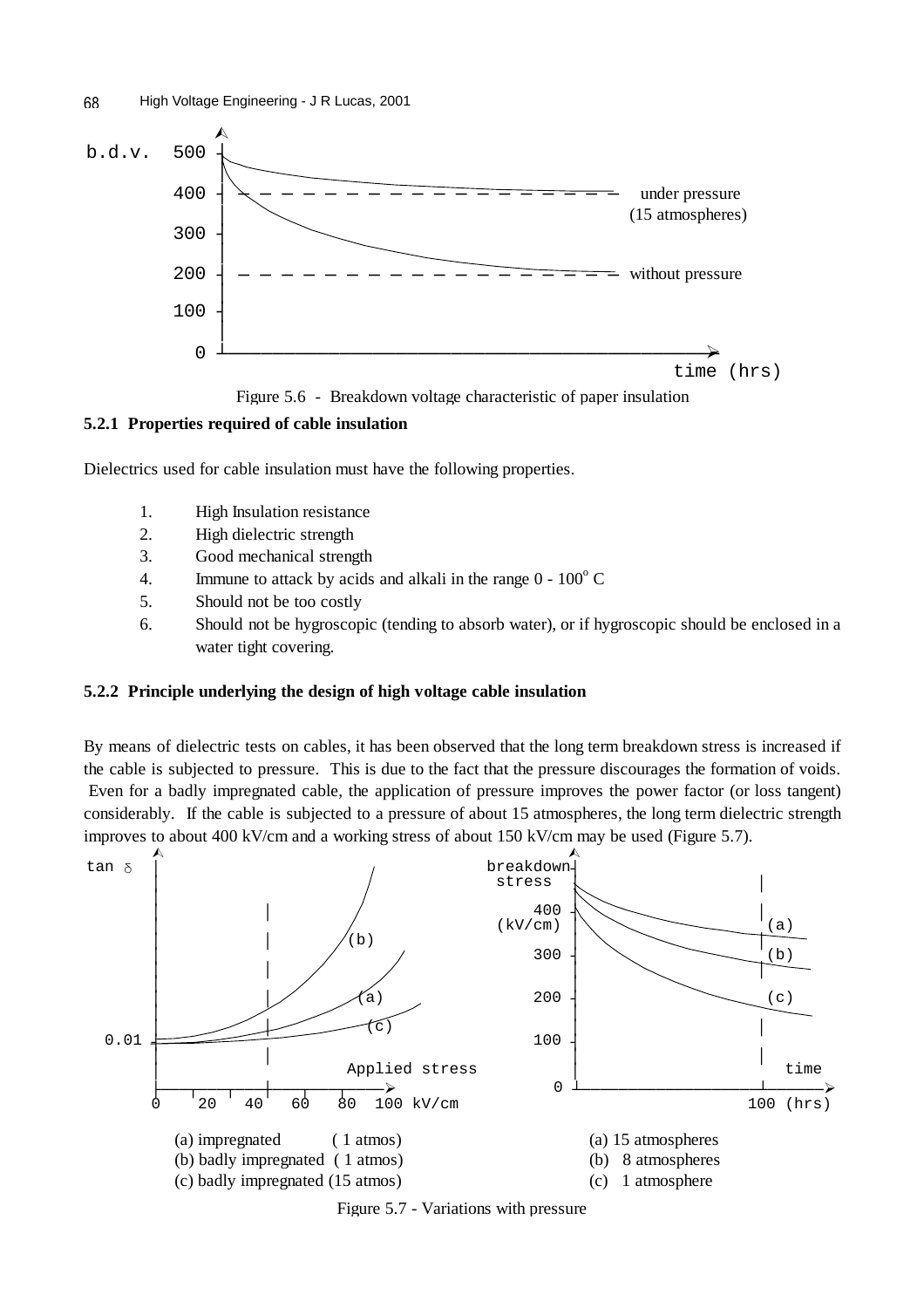)

Comparison of the curves for (a) well impregnated cable at atmospheric pressure, (b) badly impregnated cable at atmospheric pressure, and (c) badly impregnated cable at a pressure of 15 atmospheres for about 47 hours, shows the advantages of the pressure on the reduction of power factor. Further the curves show how the long term breakdown stress is improved by pressure.

In modern high voltage cables, with the use of better materials, the power factor has been reduced from about (0.007 to 0.01) to about (0.002 to 0.003).

For high voltage cables, impregnated paper insulation is very commonly used. The paper is porous and contains in itself the impregnating compound. There are no voids present as the oil is present between the layers of the paper which forms the insulation.

# **5.2.3 Paper insulated power cables**

The conductor of the cable is stranded, and this is lapped round with the paper tape. It is first heated to about  $100^{\circ}$  taking care not to burn it. A vacuum is then applied for 20 to 50 hours to get rid of any trapped air inside the cable, and while still under vacuum, impregnating compound is poured into the tank and thereafter a pressure of 50 p.s.i. (about 0.35 MN/m<sup>2</sup>) is applied. Impregnating of the paper prevents void formation in the dielectric, as voids can easily lead to the breakdown of the dielectric. As paper is hygroscopic, a seamless lead sheath is extruded over the insulation so that no moisture will get in.

For high voltages, pressurised cables are used where the impregnated paper insulation is kept under pressure. A pressure of about 15 atmospheres is applied so that any potential voids would be instantaneously filled. The pressure may be applied by having either oil or gas under pressure. When the cable is pressurised, longitudinal reinforcement to prevent bulging and reinforcement to prevent hoop stress are used. With pressurised cables, the long term breakdown strength does not differ much from the short term strength, and as such using a safety factor, a working stress of about 100 to 120 kV/cm may be used.

# **5.2.4 Insulation Resistance**

For a single core cable (figure 5.8), the insulation resistance between the conductor and the outer sheath is given by the following.



Figure 5.8 - Cable cross-section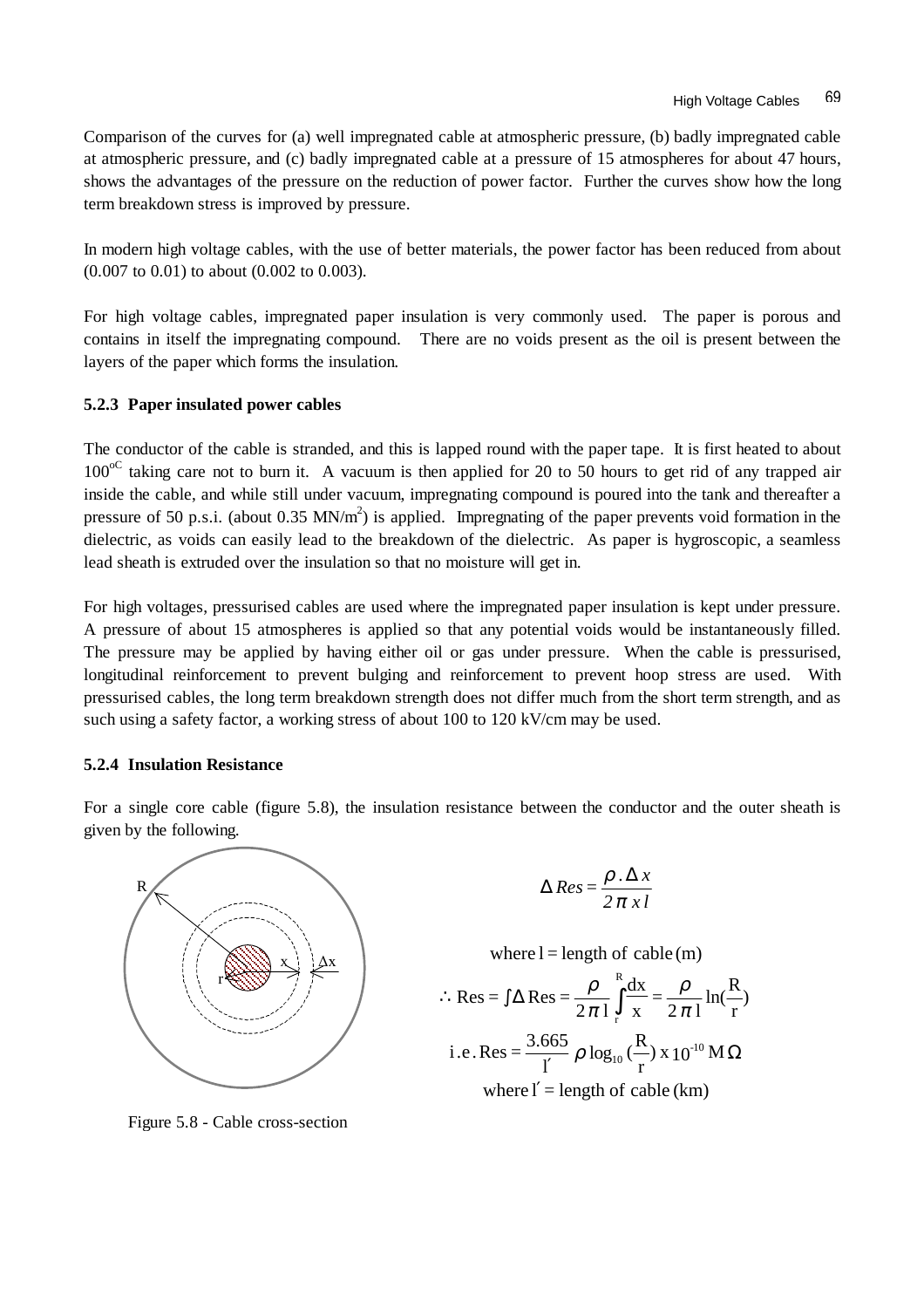#### **5.2.5 Capacitance in a single-core cable**

Consider a single core cable (figure 5.9) with the following data.

- $r =$  radius of core (m)
- $R$  = radius of earthed sheath (m)
- $q = charge/unit length of cable (C/m)$
- D = electric flux density = charge density  $(C/m^2)$ 
	- $\varepsilon_0$  = permittivity of free space
- $= 1/(4\pi \times 9 \times 10^9)$  F/m

Consider an elemental cylinder of radius **x** and thickness **dx**, and of length **unity** along the cable.

$$
\left(\frac{R}{\sqrt{N}}\right)^{1/2}
$$

$$
q = D x 2 \pi x x I
$$
,  $\therefore$   $D = \frac{q \text{Figure 5.9 - Cable cross-section}}{2 \pi x}$ 

$$
\therefore \quad \text{electric stress } \xi = \frac{D}{\varepsilon} = \frac{q}{2\pi \varepsilon_0 \varepsilon_r x} = \frac{18x10^9 xq}{\varepsilon_r x}
$$

also, 
$$
\xi = \frac{d v}{dx}
$$
, so that  $V = \int_{r}^{R} \xi dx = \int_{r}^{R} \frac{18x 10^{9} xq}{\epsilon_r x} dx$ 

i.e. 
$$
V = \frac{18 \times 10^9}{\varepsilon_r} q \log_e (R/r) = \frac{q}{2\pi \varepsilon} \log_e (R/r)
$$

$$
\therefore \text{ capacitance} = \frac{q}{V} = \frac{\varepsilon_r}{18 \times 10^9 \log_e (R/r)} \text{ F/m}
$$

$$
\therefore C = \frac{0.0383 \,\varepsilon_{\rm r}}{\log_{10}(R/\rm r)} \ \mu \,\mathrm{F/mile} = \frac{0.024 \,\varepsilon_{\rm r}}{\log_{10}(R/\rm r)} \ \mu \,\mathrm{F/km}
$$

(For impregnated paper insulation,  $\varepsilon_r = 3.5$ ) **5.2.6 Three-core Cables**

When three phase power is being transmitted, either three single-core cables or a single three-core cable may be used. In the case of the single core cables, the stress is radial, and its magnitude alternates with time.

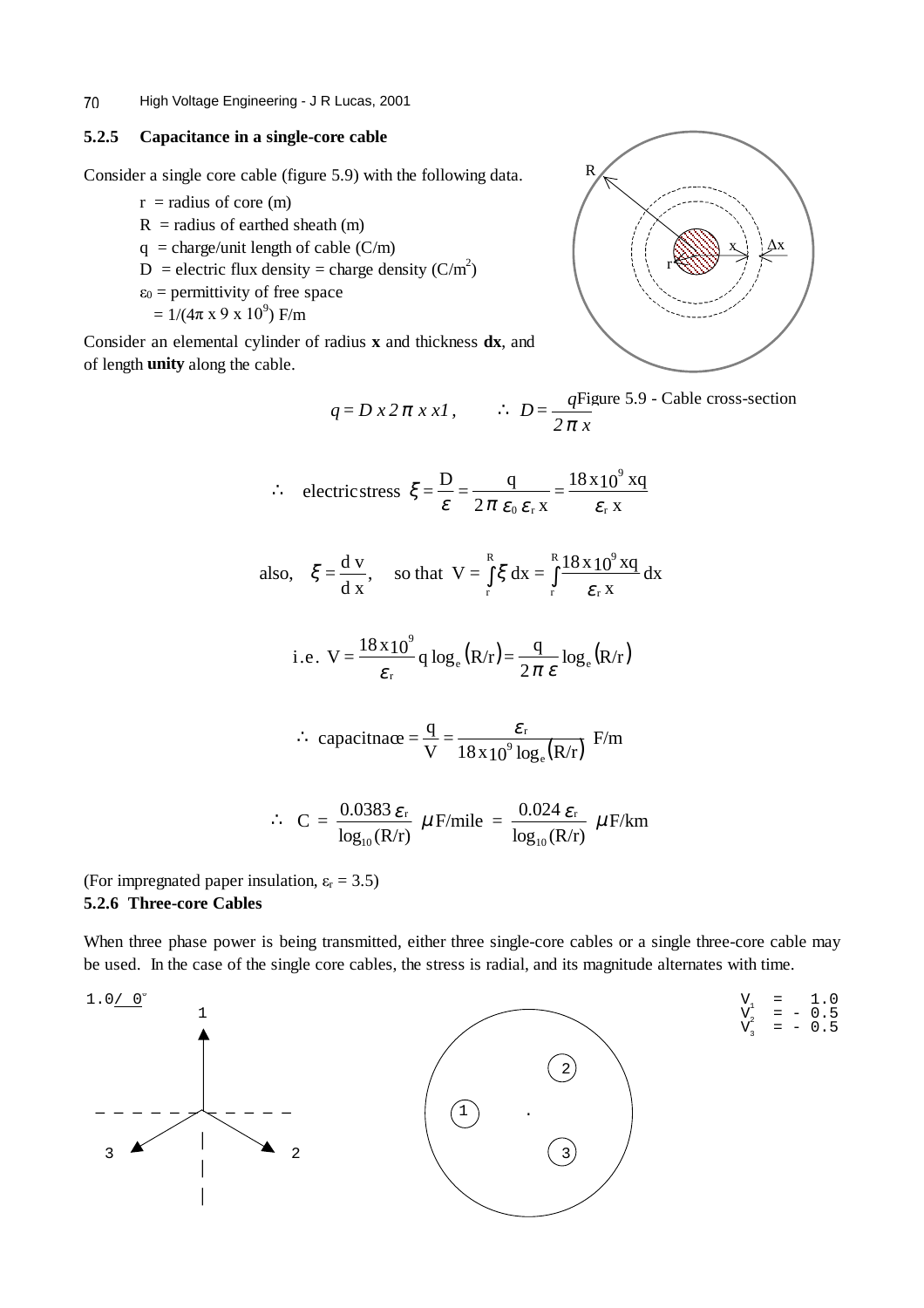# High Voltage Cables 71



Figure 5.10 - Equipotential lines in three-core cables

In the case of the 3-core cable, since the centres of the cores lie in a circle, the electrostatic field is a somewhat rotating field and not a pulsating one. Typical variations of the equipotential surfaces, for a few points of the cycle are illustrated in figure 5.10.

From these it will be seen that the field lines, which are perpendicular to the equipotential lines, are not radial to the individual cores. Consequently, the electric stress is not radial, and tangential components of stress exist. If paper insulation is used around each cores, then tangential stresses will be applied along the surface of the paper rather than just across it. The electrical properties of paper varies in different directions. The effective dielectric stress of paper insulation is much greater across the layers than along it. Thus the presence of tangential stress in paper insulation leads to greater risk of breakdown.

#### **5.2.7 Three-core belted type Cables**

In the case of a 3-core cable, the 3-cores are individually insulated with paper insulation. The filler spaces between the core insulation is also filled up with insulation, but depriving these of voids is much more difficult. Belt insulation is used on top of all three core insulations, and the lead sheath is extruded over this. Over the lead sheath, there is generally bitumen to prevent damage.

In buried cables, additional protection is necessary to prevent damage. There are two types of armouring used for these cables.

|      | Steel tape armouring | the steel tape is usually wound in two layers with opposite |
|------|----------------------|-------------------------------------------------------------|
|      |                      | directions of lay                                           |
| (11) | Steel wire armouring | the steel wires are laid in one or two layers.              |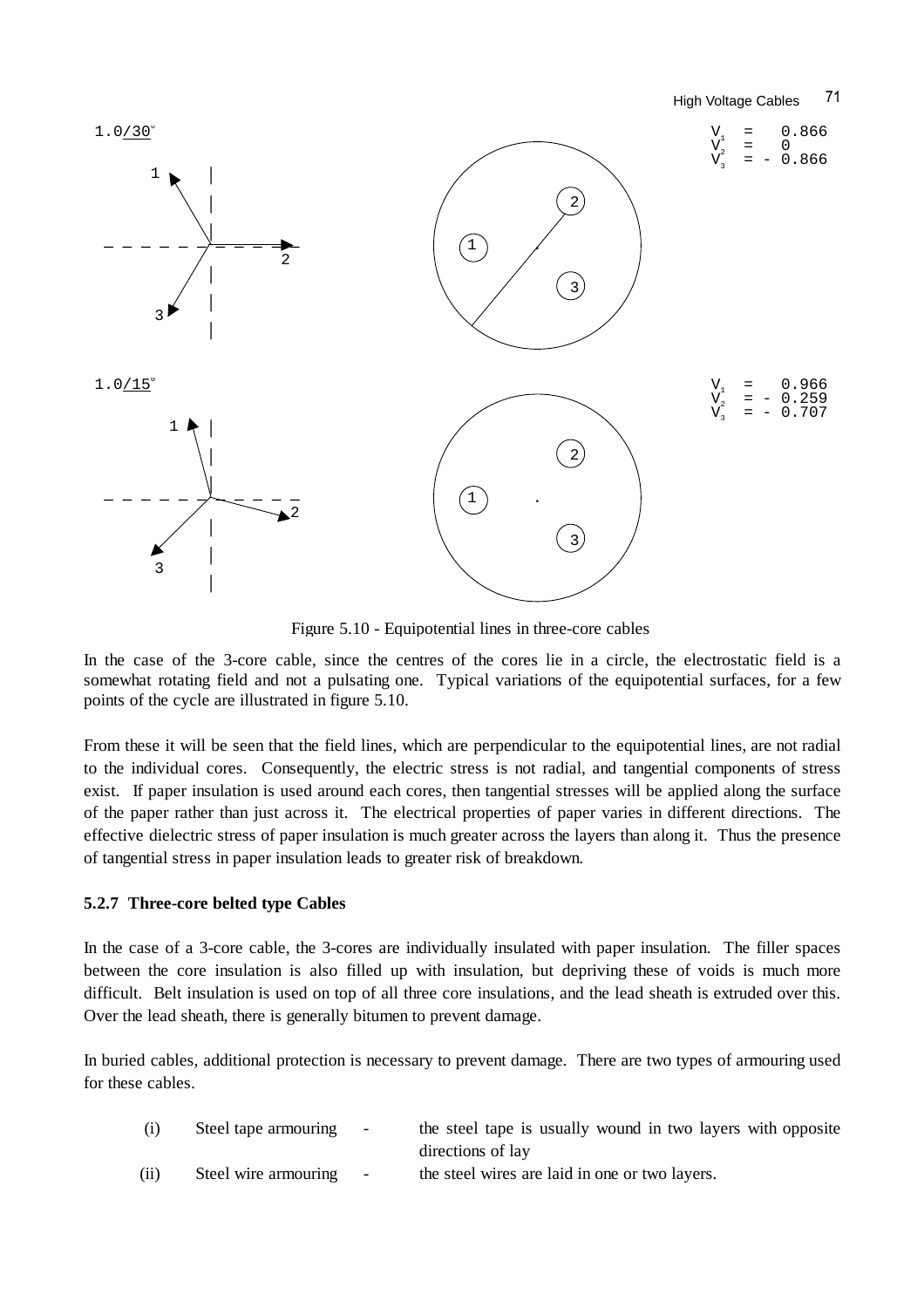# **Capacitance of 3-core belted type**

The capacitance between the conductor to neutral of 3-core belted cables (Figure 5.11) cannot be obtained by a simple derivation as for the single core cable. Simon's expression can be used to obtain this value.

The capacitance per unit length to neutral is given by

- If  $t =$  thickness of belt insulation
	- $T =$  thickness of conductor insulation
	- $d =$  diameter of conductor
	- $\varepsilon_r$  = dielectric constant





$$
C_0 = \frac{0.05 \,\varepsilon_r}{\log_{10}\left[\left(0.52\left(\frac{t}{T}\right)^2 - 1.7\left(\frac{t}{T}\right) + 3.84\right)\left(\frac{T+t}{d}\right) + 1\right]} \mu\,\text{F/km}
$$

*0.03*

# **Measurement of capacitance of 3-core cables**



In three-core cables, capacitance does not have a single value, but can be lumped as shown in figure 5.12.

Capacitance between each core and sheath  $=C<sub>s</sub>$ 

Capacitance between cores  $= C$ 

These can be separated from measurements as described in the following section.

Figure 5.12 - Cable Capacitances

(a) Strap the 3 cores together and measure the capacitance between this bundle and the sheath as shown in figure 5.13.

Measured value  $= C_{m1} = 3 C_s$ 

This gives the capacitance to the sheath as  $C_s = C_{m1}/3$ 

(b) Connect 2 of the cores to the sheath and measure between the remaining core and the sheath (Figure 5.14).

Measured value  $C_{m2} = 2 C + C_s$ 

i.e.  $C = (C_{m2} - C_s)/2 = (3 C_{m2} - C_{m1})/6$ 

which gives the capacitance between the conductors.



Figure 5.13 - Capacitance measurement



Figure 5.14 - Capacitance measurement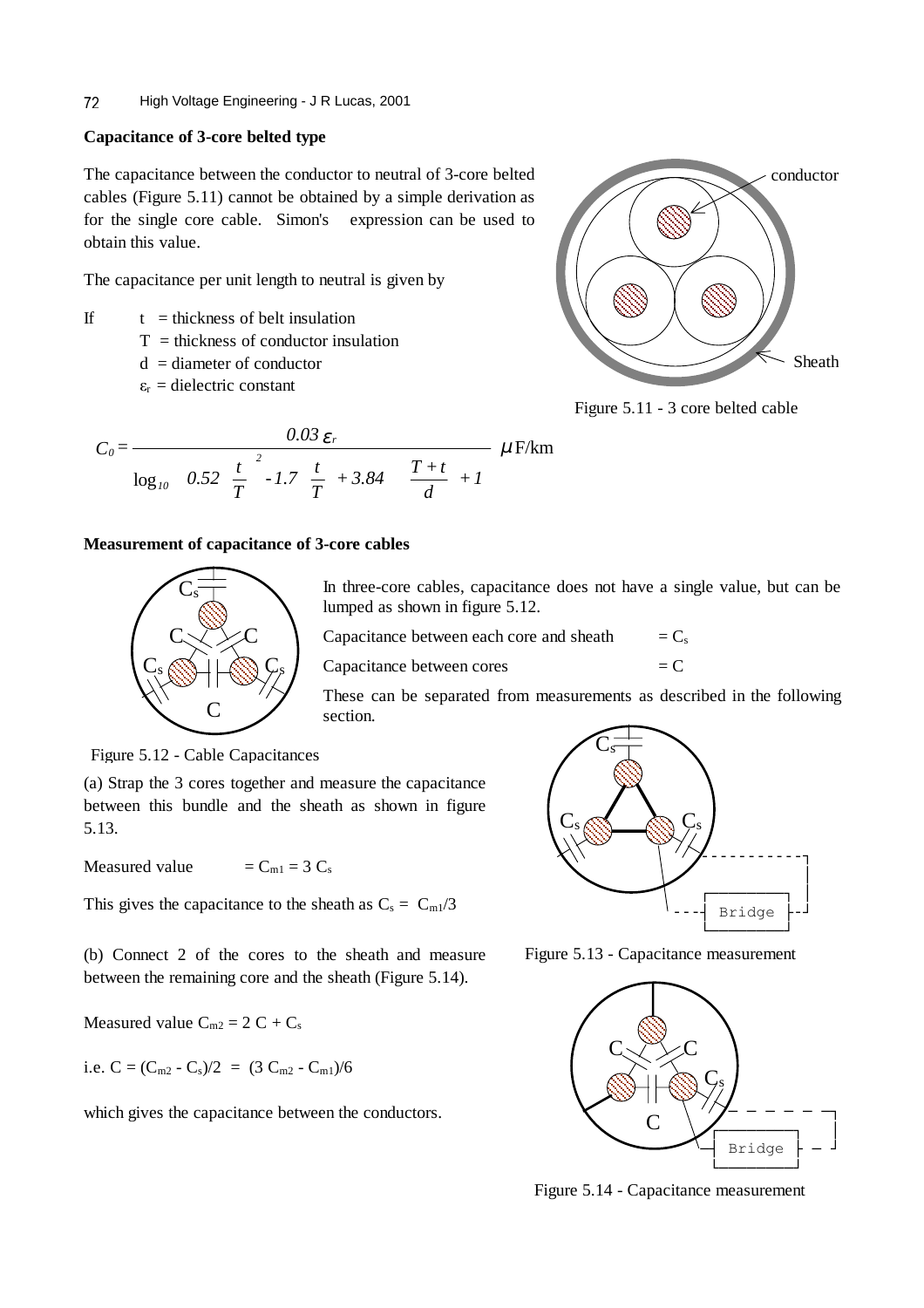

The effective capacitance to neutral  $C<sub>o</sub>$  of any of the cores may be obtained by considering the star equivalent (Figure 5.15). This gives

$$
C_0 = C_s + 3C = \frac{1}{3}C_mI + 3\frac{3C_m2 - C_mI}{6}
$$

$$
C_0 = \frac{3}{2}C_m2 - \frac{1}{6}C_mI
$$

Figure 5.15 - Calculation of  $C_0$ 

In the breakdown of actual 3-core belted cables, it is generally observed that charring occurs at those places where the stress is tangential to the layers of paper. Thus for the insulation to be effective, the tangential stresses in paper insulation should be preferably avoided. This can usually be accomplished only screening each core separately (or by having individual lead sheaths for each of the cores), so that the cable in effect becomes 3 individual cables laid within the same protective covering.

# **5.2.8 Hochstadter or "H" type Cable**

In this type of cable (Figure 5.16), there is no belt insulation. The screening of individual cores is generally thin and flexible so that there is not much power dissipation in them. All the individual screens are earthed so that the potential at these sheaths are all zero and thus the stress lines between the cores and screens would be now radial.



Figure 5.16 - H-type cable

The screens are thin so that there is hardly any current induced. The sheaths surrounding the insulation of the cores consist of metallised perforated paper. These are wrapped round with copper woven fabric (cotton tape into which are woven copper wire). This outer screen is in contact with the inner screens and is earthed. The cable has the additional advantage that the separation of the cores by thermal expansion or mechanical displacement cannot introduce stresses in the dielectric. The metallised screens help to dissipate the heat. These are used upto 66 kV. In the H-type cable, the individual cores contain no lead covering. The three cores are laid up with fillers in the ordinary way. If the cable is to be buried, then the cable is armoured with steel wire and tape. The wormings of the H-type cable are full of oil.

# **5.2.9 S.L. type Cable**

Another development of the screening principle is the SL type cable (Figure 5.17). In this, each core is screened and then individually sheathed with lead or aluminium. These do not have an overall lead sheath.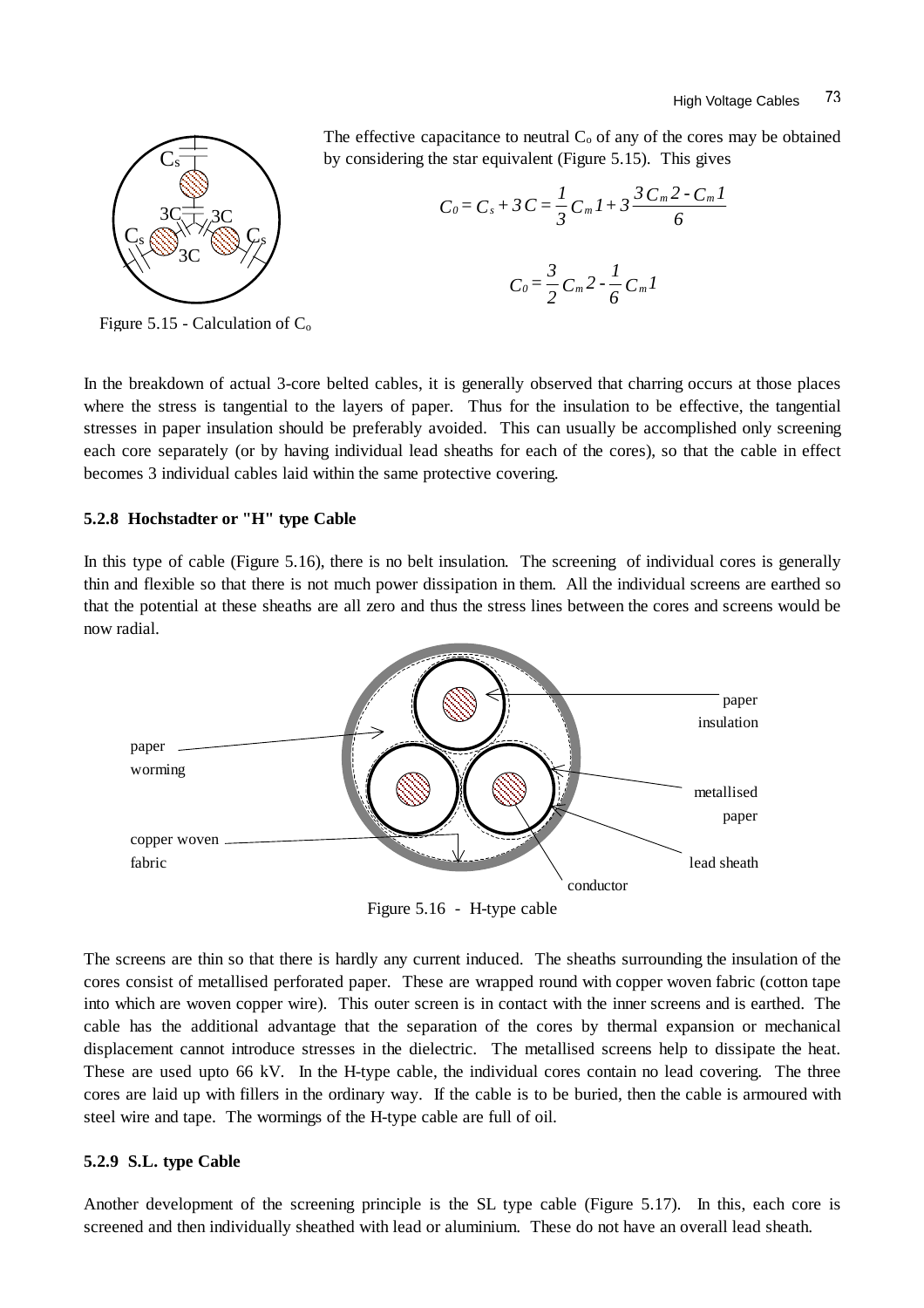

Figure 5.17 - S L type cable

The electric field in the insulation surrounding each core is naturally radial and the function of the screens in this case is to eliminate the possibility of any stress across the clearance space between core and sheath. The wormings of the filler spaces in the S.L. type cables do not contain much oil as do not get any electric stress.

The three metal sheathed cores, after being lapped with paper and cotton tapes are laid with tarred jute yarn to get a circular formation and then wrapped with hessian tapes to form a bedding for the armouring. The electrical and thermal advantages of H-type cables are also enjoyed by the S.L. type cables. These cables are suitable for hilly routes, as the absence of oil in the filler spaces lessens the risk of oil drainage. Also, the S.L. type construction is useful on short runs because the terminating equipment is simplified. Also the void formation in the filler spaces are of no consequence. The separate lead sheaths in the S.L. cable are the seats of induced currents, but the resulting losses are small, and appear to be of no practical significance.

# **5.2.10 Copper Space Factor**

Unlike in overhead lines, insulation in cables occupies a greater portion of the cable space. Thus higher installation costs are involved. Ideally we would like the insulation to occupy the minimum possible thickness. Thus we define a **space factor** to indicate the utilisation of the space. The copper space factor is defined as

copper space factor  $=$  cross-section area of conductor cross-section area of whole cable

For a single core cable, the best space factor is obtained with a concentric arrangement (Figure 5.18), as this gives the minimum conductor perimeter for the greatest conductor area and given insulation thickness. Thus

Space factor = 
$$
r^2/R^2
$$

For the 3-core cable (Figure 5.19), consisting of circular conductors within a circular sheath,

Space factor = 
$$
3 r^2/R^2
$$

where  $T =$  thickness of core insulation,  $t =$  thickness of belt insulation

and  $R_1 = r + T$ 

However, for the 3-core cable the circular cross-section is not the best shape for the conductors.



Figure 5.18



Figure 5.19 - three-core cable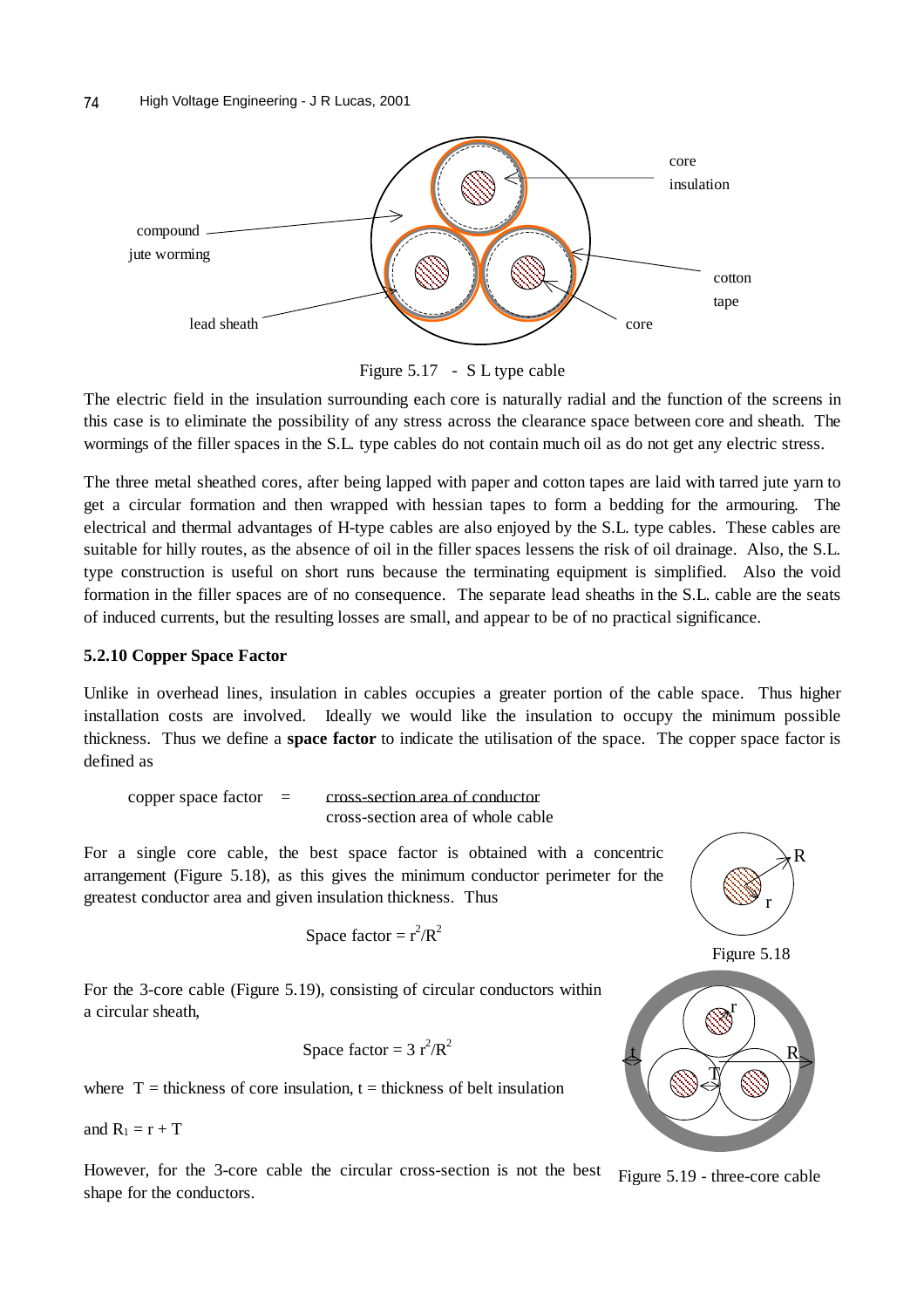Other shapes which gives better space factors are the elliptical shaped conductors and the sector shaped conductors (Figure 5.20).



Figure 5.20 - Special shapes of conductors to give better space factors

# **5.3 Dielectric Stress in a Single Core Cable**

The voltage difference across the conductor and the sheath of a single core cable is given by

$$
v = \frac{q}{2\pi \varepsilon} \log_e \frac{R}{r}
$$
, also,  $\xi_x = \frac{q}{2\pi \varepsilon x}$   
so that  $\xi_x = \frac{v}{x \log_e \frac{R}{r}}$ 

It is seen that since **x** is the only variable, the maximum stress in the dielectric occurs at the minimum value of the radius  $\mathbf{x}$  (i.e.  $x = r$ ).

r

i.e. 
$$
\xi_{\text{max}} = \frac{V}{r \log_e \frac{R}{r}}
$$

Since it is required that this maximum stress in the dielectric should be as low as possible, differentiating with respect to r for minimum  $\xi_{\text{max}}$  gives

$$
\frac{d\xi_{\text{max}}}{dr} = 0
$$

i.e. 
$$
\left[\frac{V}{r \log_e R/r}\right]^2 \cdot \left[\log_e \frac{R}{r} + r \cdot \left(-\frac{1}{r}\right)\right] = 0
$$
  
i.e.  $\frac{R}{r} = e = 2.718$ 

Thus if the overall diameter of the cable is kept fixed, then  $\mathbf{R}/\mathbf{r} = \mathbf{e}$  is the condition for minimum  $\xi_{\text{max}}$ . This value of radius of conductor will generally be larger than would be required for current carrying capacity.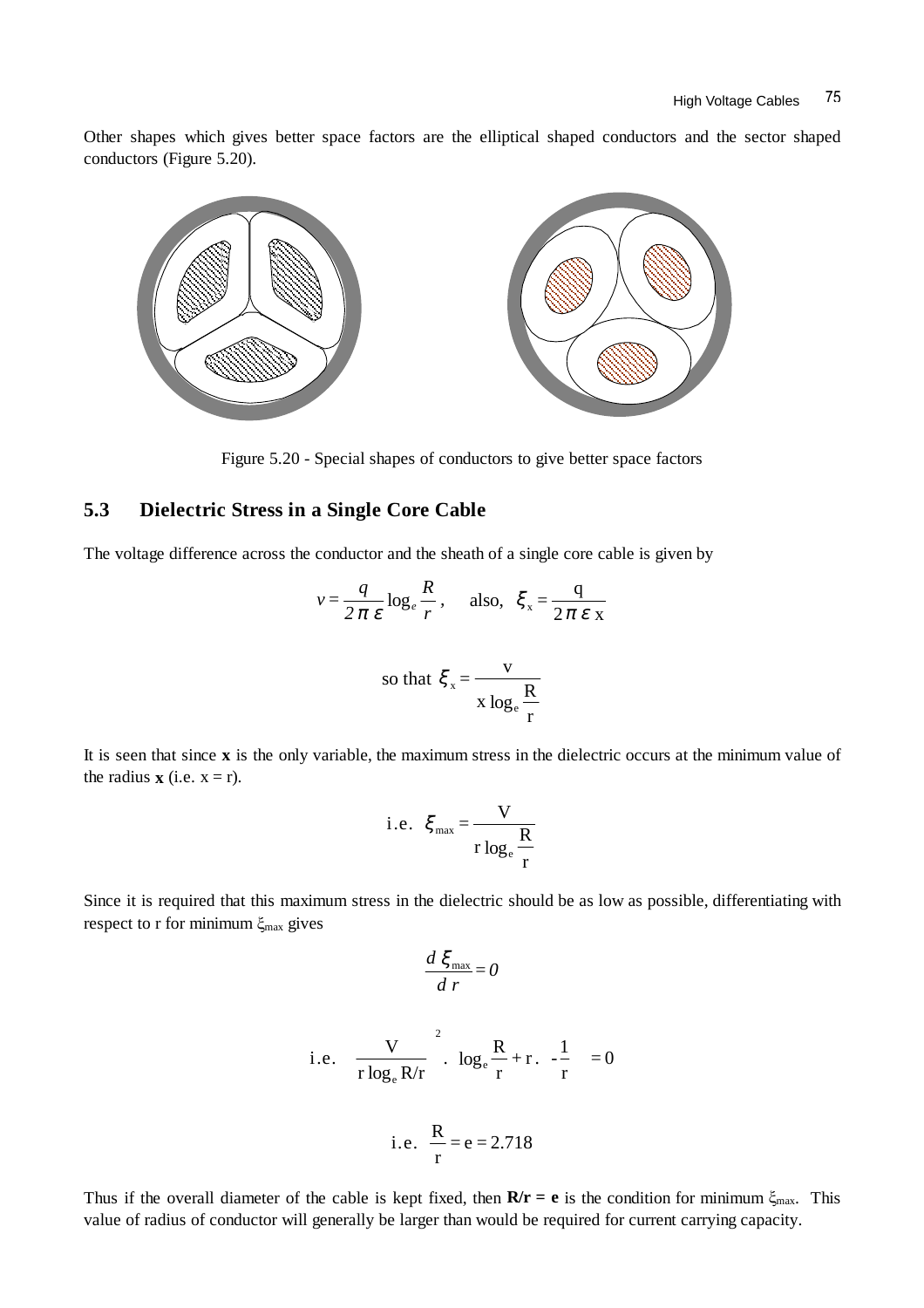Since  $\mathbf{R}/\mathbf{r} = \mathbf{e}$ , the minimum value of  $\xi_{\text{max}}$  is given by

$$
\xi_{\text{max}} = \frac{V}{r \log_e R/r} = \frac{V}{r}
$$

Since the radius of the conductor that would be given from the above expression is larger than is necessary for current carrying capacity, this value of radius may be achieved by using Aluminium or hollow conductors.

As can be seen (Figure 5.21), the dielectric is not equally stressed at all radii, in a cable of homogeneous insulation. The insulation is fully stressed only at the conductor, and further away near the sheath the insulation is unnecessarily strong and thus needlessly expensive.

## **5.3.1 Cable Grading for Uniform Stress Distribution**

The electric stress in the dielectric may be more equally distributed by one of the two following methods.

- (i) Capacitance grading
- (ii) Intersheath grading

# **5.3.2 Capacitance Grading**

In this method of grading, the insulation material consists of various layers having different permittivities.

Consider a cable graded by means of 3 layers of insulation, as shown in Figure 5.22, having permittivities  $\varepsilon_1$ ,  $\varepsilon_2$ ,  $\varepsilon_3$ , respectively. Let the outer radii of these layers by  $r_1$ ,  $r_2$  and  $r_3 = R$ respectively, an the conductor radius **r**.

In order to secure the same value of maximum stress in each layer, the maximum stresses in the layers are equated.

Let the voltage across the inner-most layer of insulation be  $V_1$ . Then

$$
\frac{q}{2\pi \varepsilon_0 \varepsilon_1 r} = \frac{q}{2\pi \varepsilon_0 \varepsilon_2 r_1} = \frac{q}{2\pi \varepsilon_0 \varepsilon_3 r_2}
$$
  

$$
\therefore \varepsilon_1 r = \varepsilon_2 r_1 = \varepsilon_3 r_2
$$
  

$$
V_1 = \xi_{\text{max}} r \log_e \frac{r_1}{r}
$$

similarly  $V_2$ ,  $V_3$  can be determined







Figure 5.22 - Capacitance Grading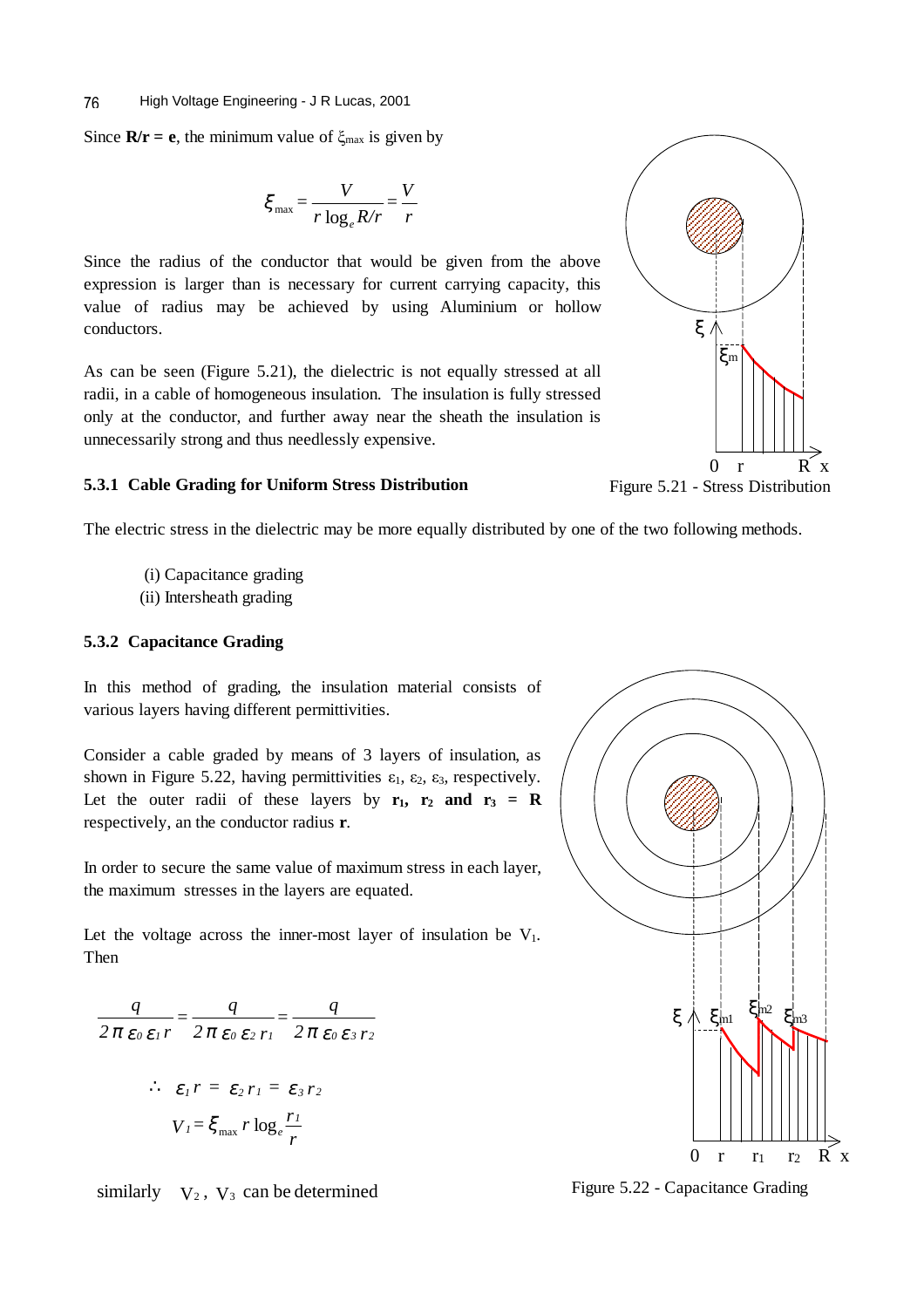Therefore the total voltage across the dielectric can be obtained as follows.

$$
V = \xi_{\max} \left( r \ln \frac{r_1}{r} + r_1 \ln \frac{r_2}{r_1} + r_2 \ln \frac{r_3}{r_2} \right)
$$
  

$$
= \xi_{\max} \left( r \ln \frac{r_1}{r} + r \ln \frac{r_2}{r_1} + r \ln \frac{R}{r_2} + (r_1 - r) \ln \frac{r_2}{r_1} + (r_2 - r) \ln \frac{R}{r_2} \right)
$$
  

$$
= \xi_{\max} \left( r \ln \frac{R}{r} + (r_1 - r) \ln \frac{r_2}{r_1} + (r_2 - r) \ln \frac{R}{r_2} \right)
$$
  

$$
> \xi_{\max} r \log_e \frac{R}{r}, \text{ since } r_1 > r, r_2 > r
$$

Hence by grading the insulation, without increasing the overall diameter of the cable, the operating voltage can be raised. A difficulty with this method is that we cannot obtain a wide range of permittivities in practice, as paper insulation has permittivities limited to the range 2.8 to 4.0.

In the above analysis, it has been assumed that the maximum permissible stress is the same for all three dielectrics used. If the maximum stress in the three sections are different, and are  $\xi_1$ ,  $\xi_2$ ,  $\xi_3$  respectively, then the maximum stresses should be reached at the same time for the most economical operation of the insulation. This condition gives us the result

$$
\xi_1\varepsilon_1 r = \xi_2\varepsilon_2 r_1 = \xi_3\varepsilon_3 r_2
$$

#### **5.3.3 Intersheath Grading**

In this method of grading, the same insulating material is used throughout the cable, but is divided into two or more layers by means of cylindrical screens or intersheaths (Figure 5.23). These intersheaths are connected to tappings from the supply transformer, and the potentials are maintained at such values that each layer of insulation takes its proper share of the total voltage. The intersheaths are relatively flimsy, and are meant to carry only the charging current.

Since there is a definite potential difference between the inner and outer radii of each sheath, we can treat each section separately as a single core cable.

If  $V_1$ ,  $V_2$ ,  $V_3$ , .... are the potential differences across the sections of insulation, then

$$
\xi_{\max} = \frac{V_I}{r \log_e \frac{r_I}{r}} = \frac{V_2}{r \log_e \frac{r_2}{r_I}} = \dots
$$

Since the cable insulation now consists of a number of capacitors in series, formed by the respective intersheaths, all potential differences  $V_1$ ,  $V_2$ ,  $V_3$ , ... are in phase. Thus, if **V** is the phase to neutral voltage, we can also write

$$
V = V_1 + V_2 + V_3 + \ldots + V_n
$$



Figure 5.23 - Intersheath Grading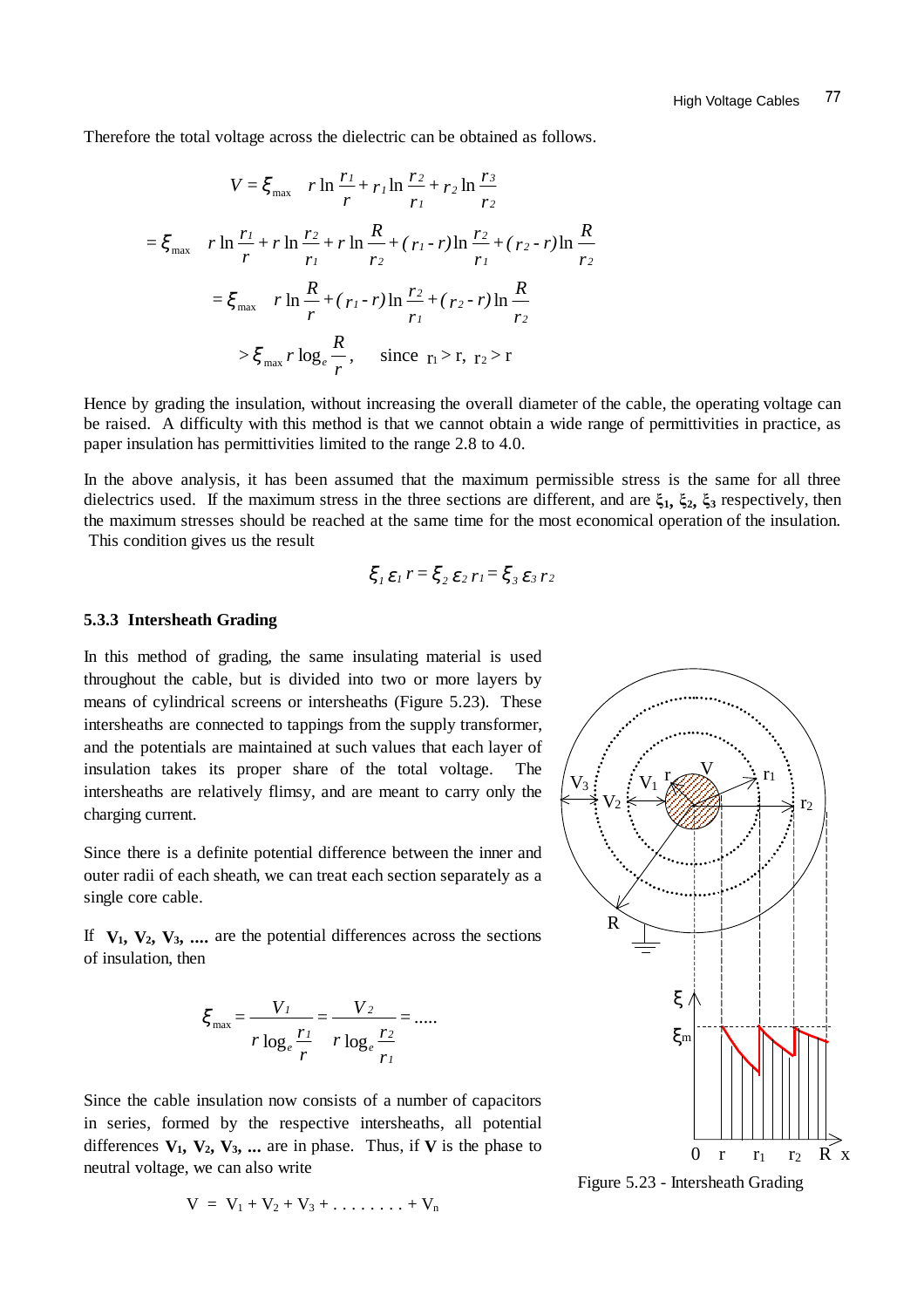#### 78 High Voltage Engineering - J R Lucas, 2001

In the particular case that all the **n** layers have the same thickness **d**, and if **r** is the conductor radius,

$$
r_1 = r + d; r_2 = r + 2d; r_3 = r + 3d; \dots, r_n = r + n d
$$

$$
\xi_{\text{max}} = \frac{V_1}{r \log_e \frac{r + d}{r}} = \frac{V_2}{(r + d) \log_e \frac{r + 2 d}{r + d}} = \dots = \frac{V}{M}
$$
  
where  $M = \sum_{m=1}^{n} (r + (m - 1) d) \log_e \frac{r + m d}{r + (m - 1) d}$ 

The voltage across the **m<sup>th</sup>** section is given by

$$
V_m = \frac{V}{M} \left[ r + (m - 1) d \right] \log_e \frac{r + m d}{r + (m - 1) d}
$$

Hence substituting for the different values of **m**, we can obtain the voltage across the various layers that have to be maintained to give equal maximum stress in each section.

In practice, there is a considerable difficulty in arranging for many intersheaths, this difficulty being mainly associated with the provision of the different voltages for the intersheaths, and as a result it is usual to design a cable of this type with only one intersheath.

This simplifies the design calculations, and the expression for the maximum stress then given by

$$
\xi_{\max} = \frac{V}{r_l \log_e \frac{R}{r_l} + r \log_e \frac{r_l}{r}}
$$

For the purpose of comparison with the ungraded cable, let us first take the optimally designed ungraded cable (i.e. with  $R/r = e$ ), and introduce an intersheath at a radius  $r_1$ . Since **R** and **r** are both kept fixed,  $r_1$  is the only variable, and the expression for stress must be differentiated with respect to  $\mathbf{r}_1$  to obtain the condition for the minimum value of the maximum stress.

i.e. 
$$
-1 + \log_e \frac{R}{r_1} + \frac{r}{r_1} = 0
$$
  
considering  $\frac{R}{r} = e$ , also  $\log_e e = 1$   
 $\therefore \frac{r_1}{r} \log_e \frac{r_1}{r} = 1$ 

$$
\frac{\partial \xi_{\max}}{\partial r_1} = 0 \quad \text{so that} \quad r_1 \cdot \frac{r_1}{R} \cdot \left(\frac{-R}{r_1^2}\right) + \log_e \frac{R}{r_1} + r \cdot \frac{r}{r_1} \cdot \frac{1}{r} = 0
$$

This gives the solution  $r_1 = 1.76$  r.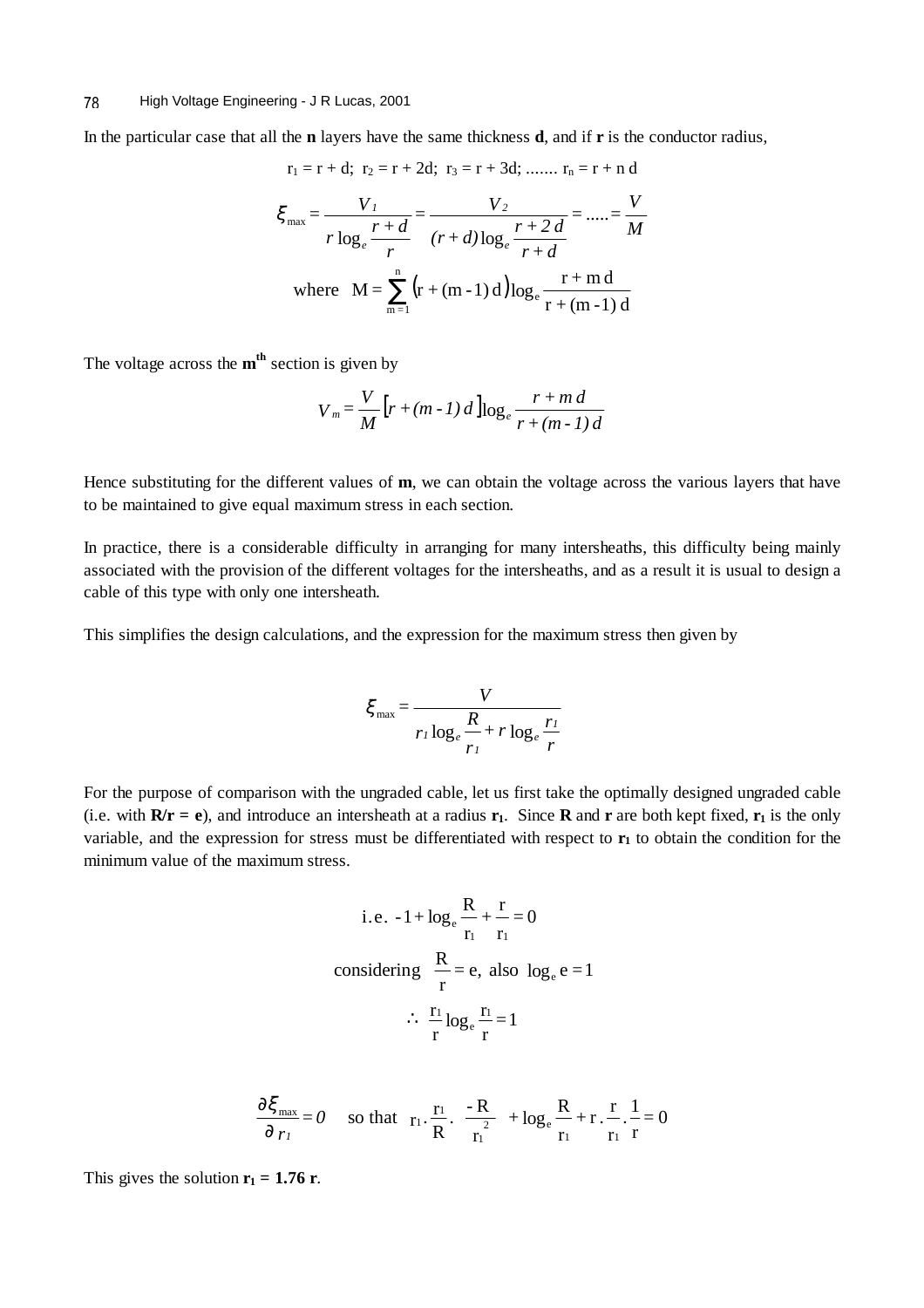# High Voltage Cables 79

$$
\therefore \xi_{\text{max}} = \frac{V}{1.76 \, r \log_e \left(\frac{e \, r}{1.76 \, r}\right) + r \log_e \left(\frac{1.76 \, r}{r}\right)} = \frac{V}{1.33 \, r}
$$

However, for the cable without intersheath, we have  $\xi'_{max} = V/r$ . Hence, the addition of the intersheath raises the maximum applicable voltage by **33%**.

Now let us consider the case of only the overall diameter of the cable  $\bf{R}$  being fixed, and both  $\bf{r}$  and  $\bf{r}_1$  being variable. Then for minimum value of the maximum stress we have

$$
\frac{\partial \xi_{\text{max}}}{\partial r} = 0, \quad \frac{\partial \xi_{\text{max}}}{\partial r_1} = 0
$$
  
i.e.  $\log_e \frac{r_1}{r} - 1 = 0$ , also  $-1 + \log_e \frac{R}{r_1} + \frac{r}{r_1} = 0$   
i.e.  $\frac{r_1}{r} = e$ ,  $-1 + \log_e \frac{R}{r_1} + \frac{1}{e} = 0$   
This gives  $\log_e \frac{R}{r_1} = 1 - \frac{1}{e}$  giving  $\frac{R}{r_1} = 1.881$ 

$$
\xi_{\text{max}} = \frac{V}{e r \log_e \frac{R}{r_1} + r \log_e e} = \frac{V}{e r \left(1 - \frac{I}{e}\right) + r} = \frac{V}{e r}
$$
  
i.e. 
$$
\xi_{\text{max}} = \frac{V}{2.718 r}
$$

# **5.4 Pressurised High Voltage Cables**

In high voltage paper insulated cables, the application of pressure (about 13 atmospheres) increases the maximum allowable working stress (after applying a suitable safety factor) from about 50 kV/cm to about 150 kV/cm.

In super voltage cables, the void control is effected by pressurising the oil-impregnated paper tape insulation by (a) pressurising the oil, and (b) applying gas pressure.

#### **5.4.1 Oil-pressure cables**

In oil filled cables, the oil must be free to flow inorder to transmit the pressure. The maximum pressure of oil utilised is about 0.35 MN/m<sup>2</sup> (3.5 atmospheres or 50 p.s.i.). Due to the pressure of oil, the sheath tends to bulge out and therefore reinforcement of the sheathing is necessary. A reservoir maintains the required pressure. The cable can now operate at a maximum working stress of 150 kV/cm.

In normal, solid type of cable, the drying and impregnating are done before sheathing, while in oil-filled cables they can be done after sheathing by circulating hot oil. The oil filled construction permits a great reduction in size of the cable.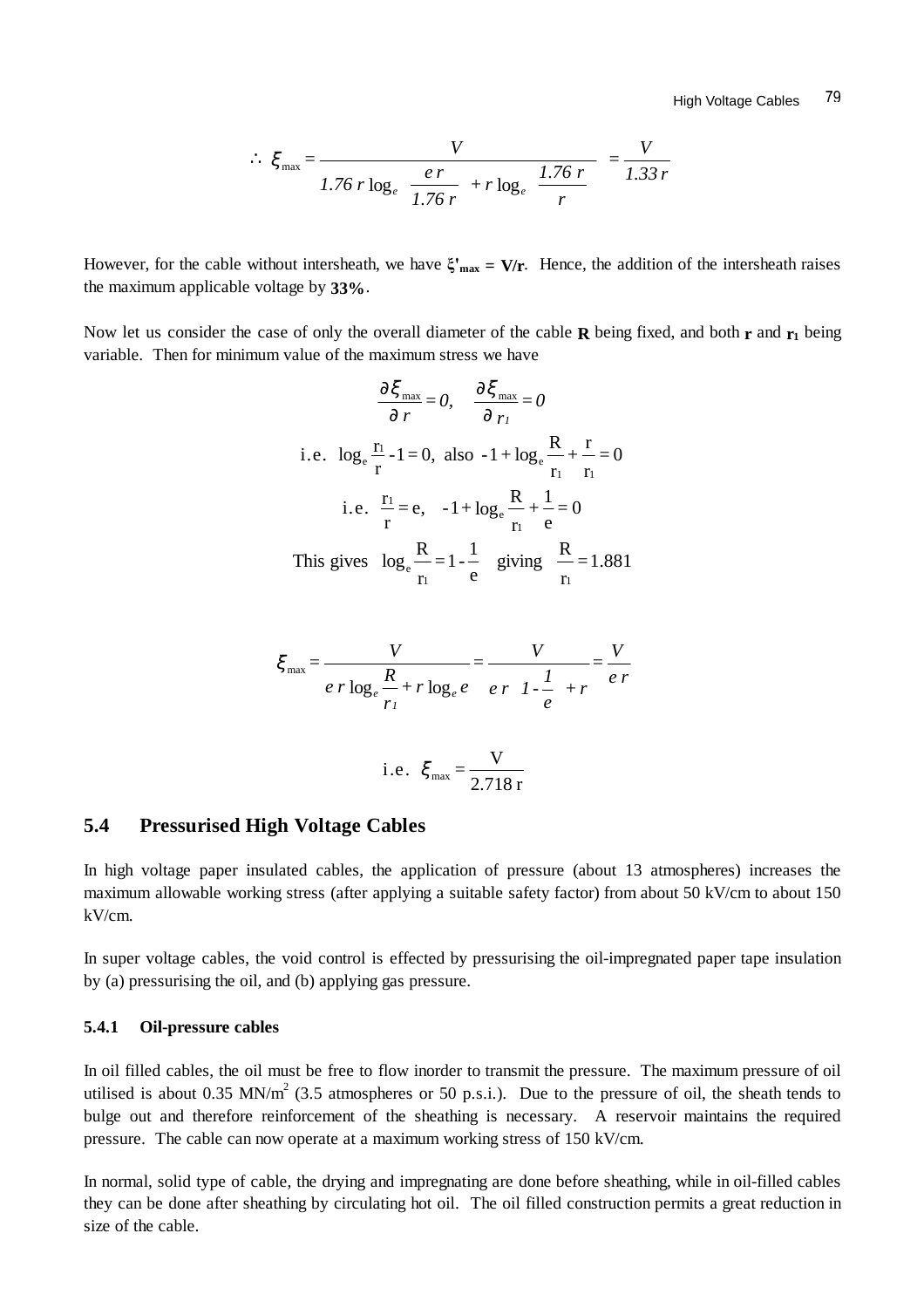#### 80 High Voltage Engineering - J R Lucas, 2001

There are 3 main types of oil filled cables. These are (a) single-core, conductor channel; (b) single-core, sheath channel; and (c) three-core, filler-space channels.

#### **(a) Single-core conductor channel**



Figure 5.24 - Single core conductor channel cable

This type of cable shown in figure 5.24 has a hollow conductor which acts as an oil channel, and is the simplest from the point of view of the cable itself. A disadvantage of this arrangement is that the oil is at high voltage with respect to earth being at the voltage of the conductor. The copper strands of which the conductor is made are laid over a helical metal ribber, so that oil can reach the insulation.

# **(b) Single-core sheath channel**



Figure 5.25 - Single core sheath channel cable

In this type (Figure 5.25), the oil channels are produced either by grooving the sheath or by arranging spacers between sheath and insulation. The resistance to oil flow in this type is 6 to 8 times that of type (a), so that more feeding points are necessary to maintain the pressure. An advantage is that the channels are at earth potential so that joints and installation are simpler.

# **(c) Three-core, filler space channels**



Figure 5.26 - Three core filler space channel cable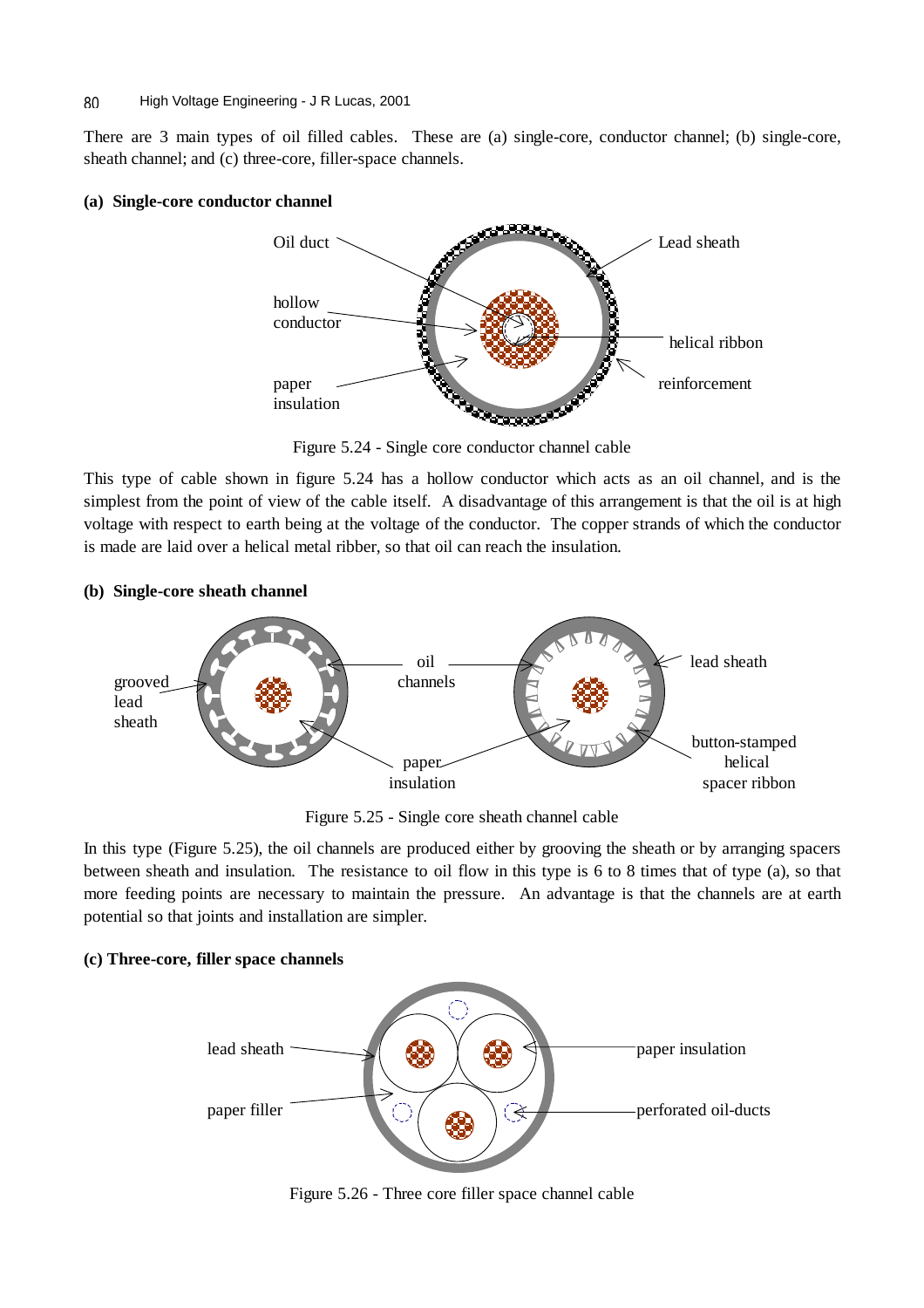In this type (Figure 5.26), the oil channels are located in the filler spacers. These channels are composed of perforated metal-ribbon tubing and are at earth potential.

# **5.4.2 Gas-pressure cables**

In Gas pressure cables, a pressure of about 1.4  $MN/m<sup>2</sup>$  (14 atmospheres or 200 p.s.i.) is used. Figure 5.27 shows the different types of gas pressure cables.



Figure 5.28 - Pipe line type cable

The cable, shown in Figure 5.28, is manufactured in the usual way and the outside is made triangular, and covered by a diaphragm lead sheath. The pipe is filled with Nitrogen subjected to a pressure of 200 p.s.i. which is transmitted to the insulation through the diaphragm.

The steel pipe is laid first, and the cable is drawn in afterwards. Nitrogen under pressure is then introduced into the pipe. The pressure is transmitted to the membrane through the membrane.

In the **Self-contained type**, an additional reinforced lead sheath is used, but otherwise the principle is the same as that of the pipe line type.

# **5.4.4 Internal Pressure Cables**

In the internal pressure cables, the gas is in contact with the dielectric.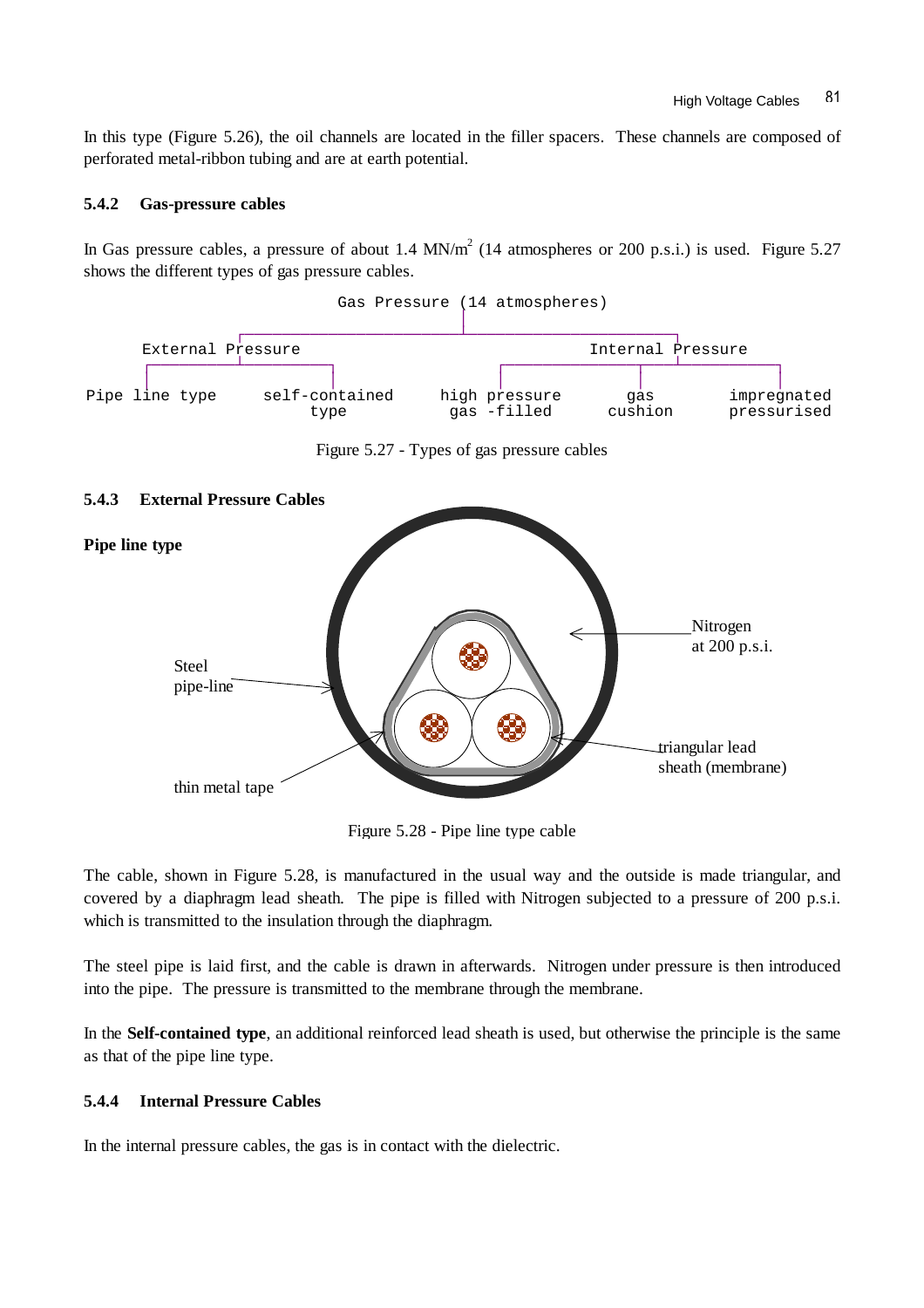#### 82 High Voltage Engineering - J R Lucas, 2001

#### **(a) Gas filled cables**



In these cables (Figure 5.29), spaces are left between the convolutions so that the gas is between them. The presence of Nitrogen prevents the formation of voids. The method of manufacture is such that the gas can move freely inside packets, but cannot diffuse outside the insulation.

#### **(b) Gas cushion type**





(This type shown in Figure 5.30 is not of much practical use but only of academic use). In this type, a screened space is provided between the lead sheath and the dielectric, this space providing accommodation at all points along the length of the cable for the storage of inert gas under pressure.

This storage is maintained by the subdivision of the screened space into a series of gas cushions by means of barriers, with the result that the cable may be cut for joining without losing gas from more than a short length.

# **(c) Impregnated pressurised cable**



Figure 5.31 - Impregnated Pressurized cable

In the manufacture of this type of cable (Figure 5.31), provision is made for longitudinal gas flow, and the impregnating compounds used are suitable for the higher dielectric stresses necessary for high voltage cables. The cable has a mass impregnated paper dielectric and the impregnating oil is maintained under a pressure of 200 p.s.i. by means of nitrogen. Special reinforcement is provided to cater for the large hoop and longitudinal stresses set up.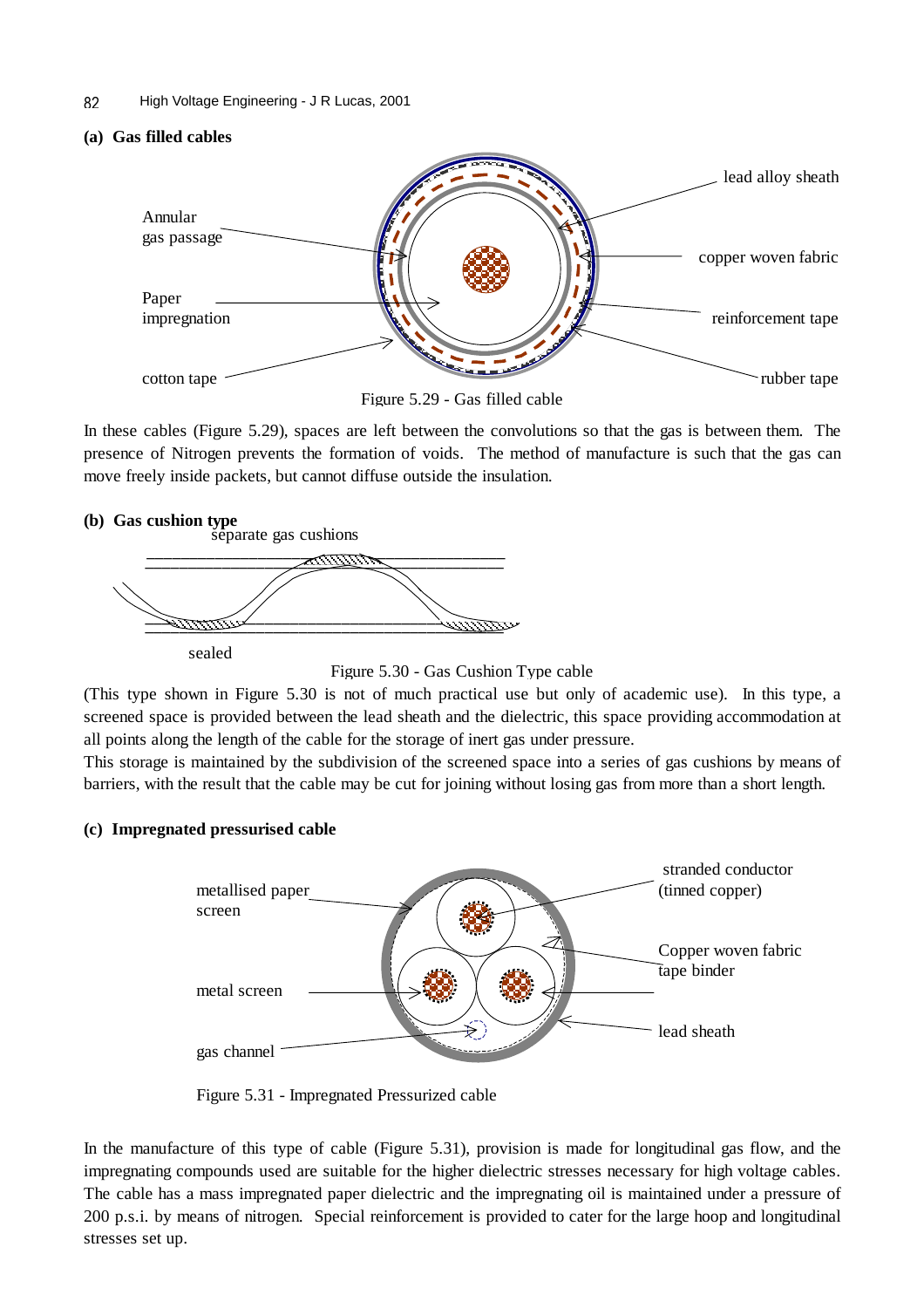The core is stranded and is covered with a metallised paper screen so as to obtain a completely uniform stress. The gas channel is in one of the filler spaces.

# **5.5 Thermal Design of Cables**

Underground cables are installed in trenches of rectangular cross-section. After excavation of the trench, a layer of sand is placed in it to serve as a bedding, as shown in Figure 5.32.



Figure 5.32 - Cross-section of Trench and buried cable

The length of cable is pulled in along the trench and covered with a further layer of sand. Sand free from flints and stone is employed to avoid damage to the cable serving during pulling and initial back filling. Above the cable and sand bedding are placed cover tiles to protect the cable from mechanical damage from subsequent excavation activities. The excavated material is replaced in the trench and stamped to consolidate it. The minimum trench width that can be conveniently excavated is about 700 mm (27 inches), and for safety reasons, the minimum depth of burial in normal circumstances is 900 mm (36 inches).

An underground cable carrying current will have in addition to the conductor loss, dielectric loss and losses in the sheath. These produce heat which are conducted away from the cable to the surface, producing a temperature gradient.

When more than one single core cable is laid together (as is required for three phase systems exceeding 150 kV), the heat produced by one conductor affects the other and the heat factors need to be modified. When the spacing between the cables is increased, the heat produced by the circulating currents between the cables will increase whereas the eddy current losses decrease. Thus there is an optimum spacing for cables and various alternatives may have to be evaluated before the economic arrangement is finally selected.

# **5.5.1 Current rating of Cables**

In a cable, the factor which ultimately limits the current carrying capacity is the maximum operating temperature which may be sustained by the cable throughout its life without risk of damage or deterioration. As was discussed in an earlier section, the heat generated in the cable is due to (a) ohmic loss in the conductor, (b) the dielectric loss in the insulating medium and (c) the sheath and intersheath losses.

The heat so generated is radiated to the surroundings. The current that can be carried depends on the conductivity of the surrounding medium as well, so that the same cable would have different ratings depending on whether the cable is buried or not.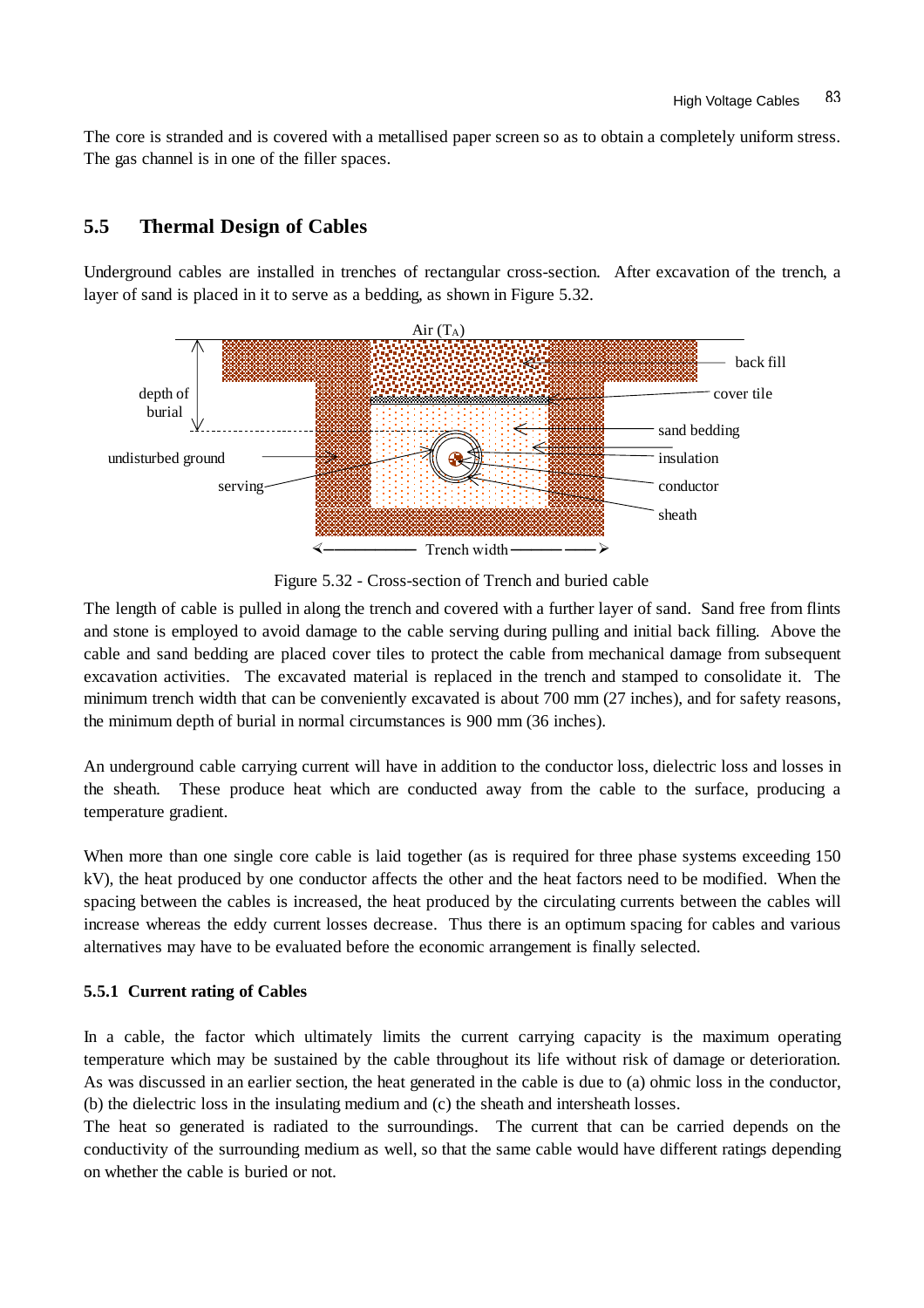#### 84 High Voltage Engineering - J R Lucas, 2001

# **5.5.2 Thermal Resistance**

Since the flow of heat can be considered analogous to the flow of charge or current in the insulation, the thermal resistance of the cable and surroundings is measured in terms of the **thermal ohm**.

**Thermal Ohm**: The thermal ohm is the resistance of a path through which a temperature difference of  $1<sup>0</sup>C$ produces a heat flow of 1 watt.

**Thermal Resistivity:** The thermal resistivity is the temperature drop in degree centigrade produced by the flow of 1 watt between the opposite faces of a metre cube of the material.

Consider a cable buried under the surface of the earth.



Figure 5.33 - Heat flow lines from buried cable

| Let | $\theta$              | $=$     | maximum allowable difference in temperature between the core and surroundings $({}^{\circ}C)$ |  |  |
|-----|-----------------------|---------|-----------------------------------------------------------------------------------------------|--|--|
|     | $\mathbf{R}_{\theta}$ | $=$     | Effective Resistance of conductor (including effects of sheath loss)                          |  |  |
|     |                       | $=$     | Current carried by conductor                                                                  |  |  |
|     | H                     | $=$     | Heat produced in the core $(W)$                                                               |  |  |
|     | S'                    | $=$ $-$ | Thermal resistance of dielectric                                                              |  |  |
|     | S''                   | $=$     | Thermal resistance of cable outside dielectric                                                |  |  |
|     | S                     | $=$ $-$ | $S' + S'' = \text{Total thermal resistance of cable}$                                         |  |  |
|     | G                     | $=$     | Thermal resistance of ground from cable to surroundings                                       |  |  |

From the definition, the total temperature rise between the conductor and the surroundings is given by  $\theta = H(S + G)$ 

Total power loss = dielectric loss ( $W_d$ ) + ohmic loss ( $I^2 R_{\theta}$ )

At equilibrium, the total power loss must equal to the heat produced.

$$
\therefore H = \frac{\theta}{S+G} = W_d + I^2 R_\theta
$$
  
i.e.  $\theta = (W_d + I^2 R_\theta)(S+G)$ 

This gives the current rating of the cable as

$$
I = \sqrt{\frac{\theta \cdot W_d(S+G)}{R_\theta(S+G)}}
$$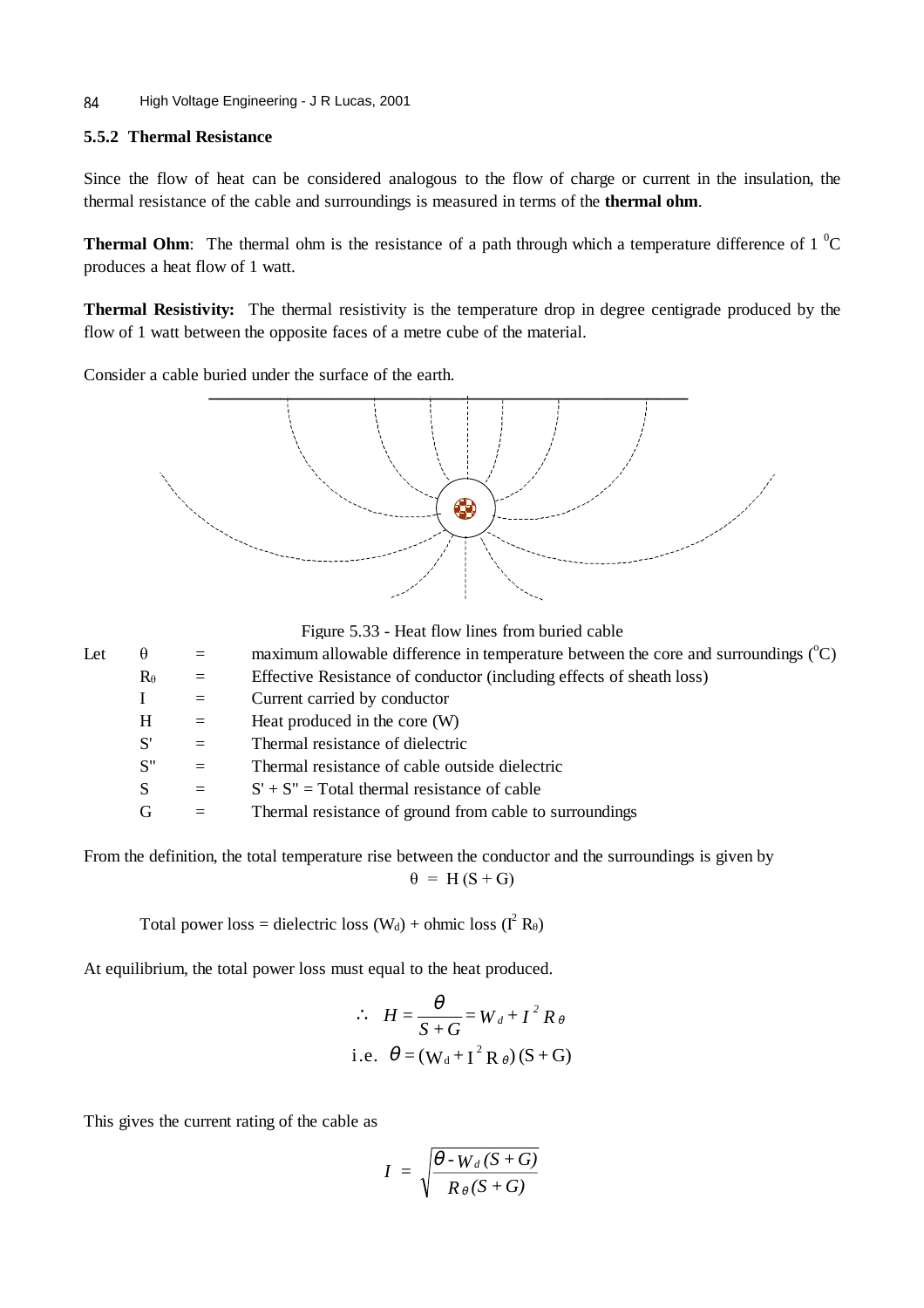| <b>Heat</b>                   | <b>Electricity</b>      | <b>Electrostatic</b> | Electromagnetic              |
|-------------------------------|-------------------------|----------------------|------------------------------|
| <b>Temperature Difference</b> | Potential<br>difference | Potential difference | magnetomotive force<br>(mmf) |
| Heat Flow H                   | Current I               | Electric charge Q    | Magnetic flux $\varphi$      |
| Thermal resistance S          | Resistance              | 1/Capacitance        | Reluctance                   |

In calculating the flow if heat it is useful to to remember the following analogies.

If a method exists to study any of the above phenomena, the analogous quantity can also be studied by comparison.

# **5.5.3 Thermal Resistance of single-core cable**



Figure 5.34 - Analogous heat-flow and charge-flow lines

The analysis of this problem is similar to the analysis of the analogous electrostatic case. Figure 5.34 shows these two cases.

In the heat problem, H is the amount of heat generated per unit length of cable, and in the corresponding electrostatic case, q is the electric flux flowing out per unit length.

For the electrostatic case, consider a gaussian cylinder of radius **x** and thickness **dx**.

D. 
$$
2 \pi x
$$
. 1 = q, so that D = q/(2  $\pi$  x)

$$
\therefore \xi = \frac{q}{\varepsilon 2 \pi x}, \text{ where } \varepsilon = \varepsilon_0 \varepsilon_r
$$
  

$$
\therefore \mathbf{V} = \int_{r_2}^{r_1} \frac{q}{2 \pi \varepsilon} \cdot \frac{1}{x} dx = \frac{q}{2 \pi \varepsilon} \log_e \frac{r_1}{r_2}
$$

Considering the analogous heat flow case,

Let  $d\theta =$  drop in temperature across dx  $k =$  thermal resistivity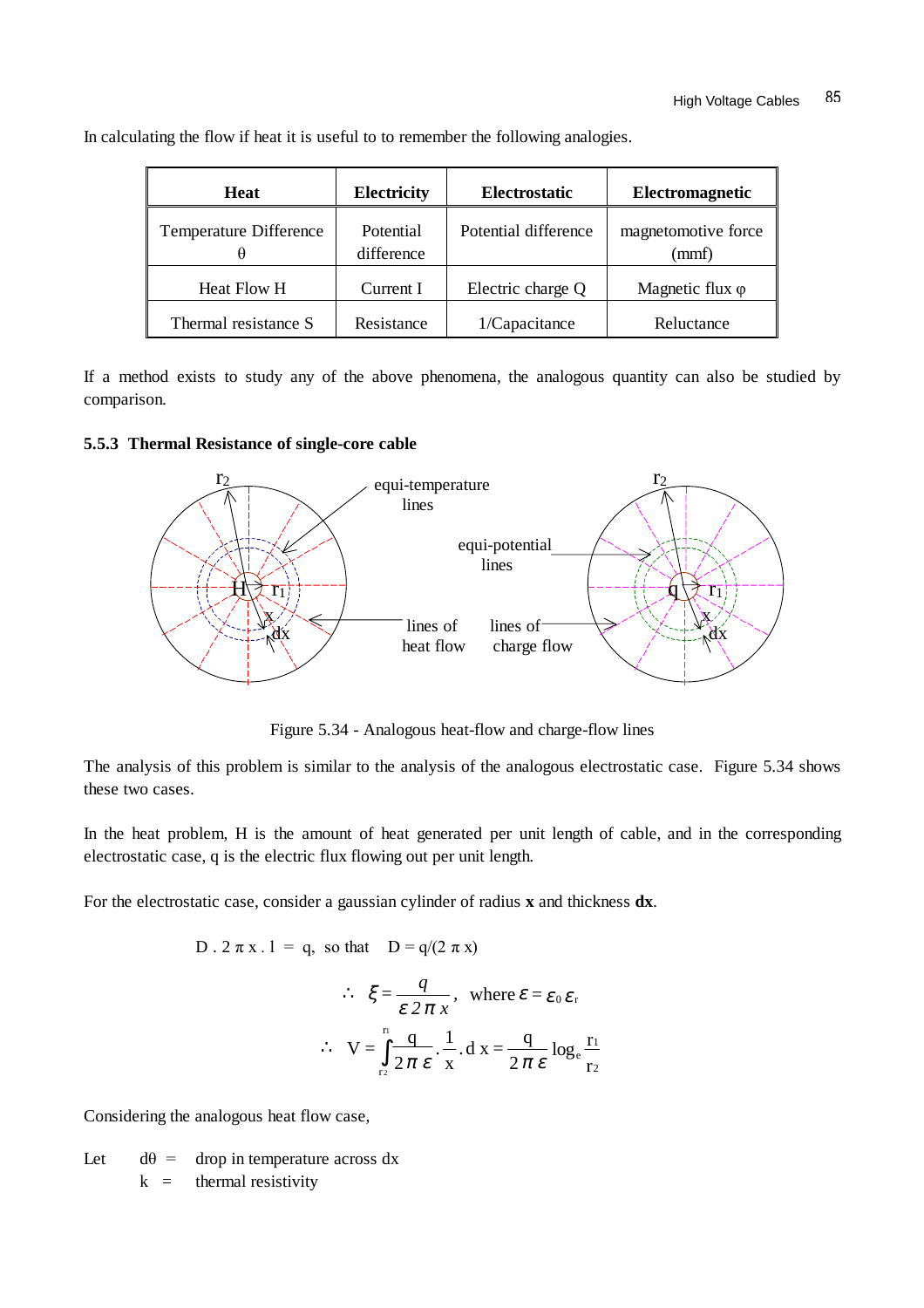then 
$$
d\theta = \frac{k.H.dx}{2\pi x}
$$
  
integration gives  $\theta = \frac{kH}{2\pi} \log_e \frac{r_1}{r_2}$ 

Thermal resistance is  $\theta/H$ , so that

$$
\therefore \text{ thermal resistance } S = \frac{k}{2\pi} \log_e \frac{r_1}{r_2}
$$

#### **5.5.4 Thermal resistance of three-core cables**

For three-core cables, the following two quip expressions are used.

(i) 
$$
S = \frac{k}{6 \pi} \left( 0.85 + \frac{0.2 t}{T} \right) \ln \left[ \left( 4.15 + \frac{1.1 t}{T} \right) \left( \frac{T + t}{r} \right) + 1 \right] \ \Omega / \text{km}
$$

where

 $t =$  thickness of belt insulation

 $T =$  thickness of conductor insulation

 $r =$  radius of conductor

(ii) 
$$
S = \frac{k}{6 \pi} \ln \left[ \frac{r_2^6 - a^6}{3 r_2^3 a^2 r} \right]
$$

where

 $r =$  radius of conductor

 $a =$  radius at which the centres of each conductor lies

 $r_2$  = outer radius of dielectric

# **5.5.5 Thermal resistance of protective coverings**

Since the protective covering of the cable is in the form of a cylinder, the expression is of the same form as that for a single core cable.

$$
S = \frac{k}{2 \pi} \ln \frac{r_3 - A/2}{r_2 + A/2}
$$

where

 $r_3$  = radius of outer covering of cable  $r_2$  = radius of lead sheath  $A =$  thickness of armouring  $k =$  thermal resistivity

#### **5.5.6 Thermal resistance of ground around cable**

Inside the cable constant temperature lines would all be concentric cylinders since the outer lead sheath is a conductor of heat. The flow of heat would consequently be radial.

However, outside the cable, the equi-temperature lines would no longer be concentric and the heat flow would go radially outwards from the surface of the cable and ending up at the surface of the ground normally (assuming that the surface of the earth is at a constant temperature).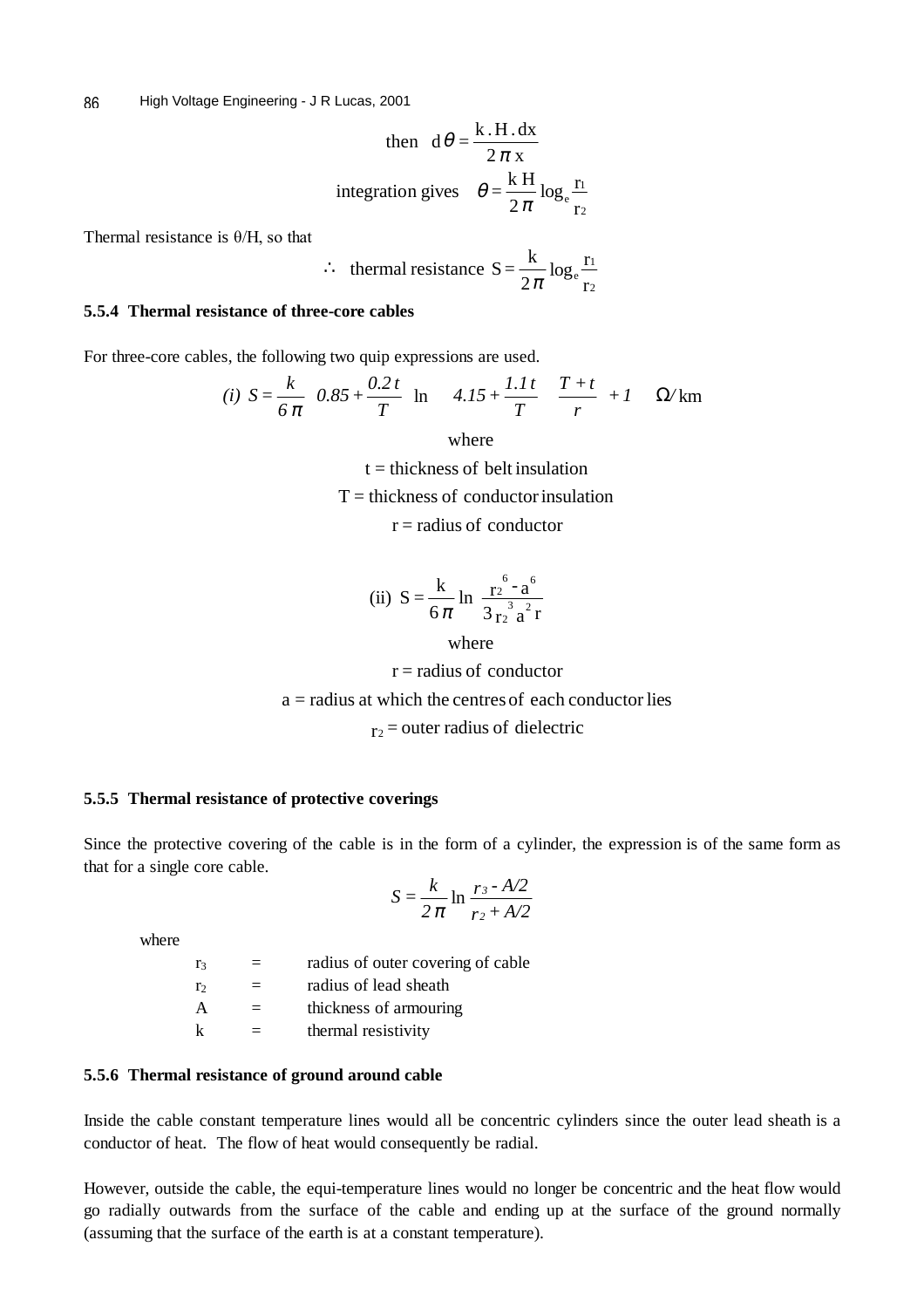Here again, let us analyse using the analogy of the infinitely long conductor carrying a charge **q** per unit length, placed at a distance **h** above the earth surface (Figure 5.35).



Figure 5.35 - Effect of Earth Surface

This has the same effect as having a charge of -q at the same distance beneath the earth.

The effect of the earth can be replaced by an equal and opposite charge on the opposite side of the surface at the same distance from the surface.

The effects of the charge  $+q$  and  $-q$  can now be separately considered, and the results superimposed. Each charge considered separately will give rise to radial flux lines.

The potential difference between the charges caused by one of the charges is given by

$$
V = \frac{q}{2\,\pi\,\varepsilon} \log_e \frac{2\,h}{r}
$$

The total potential difference caused between the charges is twice that of the individual charge. This is equal to

$$
V = \frac{q(-q)}{2\pi\varepsilon} \log_e \frac{2h}{r} = \frac{2q}{2\pi\varepsilon} \log_e \frac{2h}{r}
$$

Thus the potential difference to the neutral of each conductor is given as

$$
V = \frac{q}{2\,\pi\,\varepsilon} \log_e \frac{2\,h}{r}
$$

**Analogy**: The temperature difference from the heat source to earth is given by

$$
\theta = \frac{k}{2\pi} \log_e \frac{2h}{r}
$$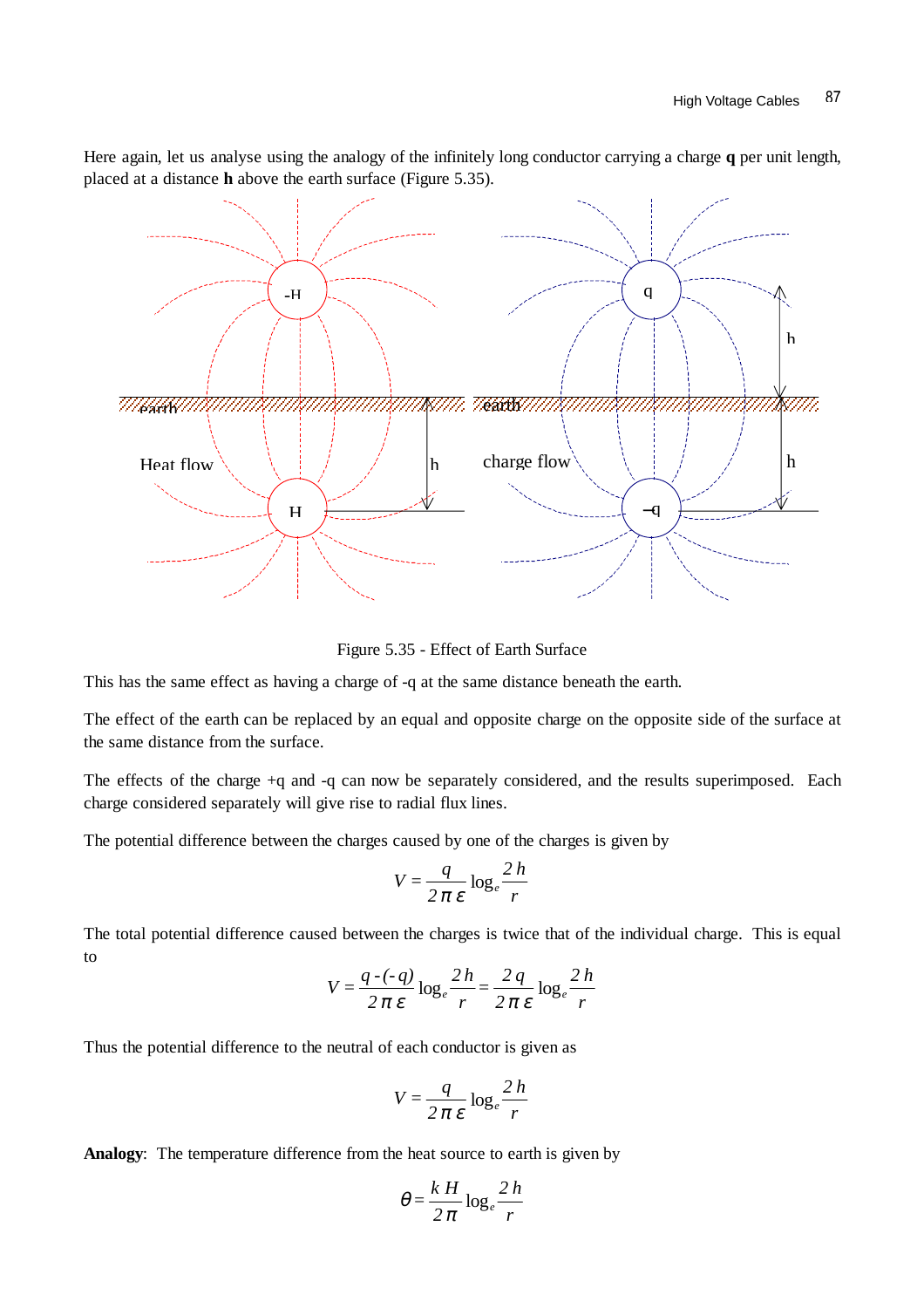Thus the thermal resistance of the ground is given by

thermal resistance = 
$$
\frac{\theta}{H} = \frac{kH}{2\pi} \log_e \frac{2h}{r}
$$

When applied to the practical case, it is found that the theoretical thermal resistance a found above has to be multiplied by a factor of 2/3. This is because we have assumed the earth to be a plane of perfect conductivity (or constant temperature). Thus the modified thermal resistance **G** of the ground for practical application is given by

$$
G = \frac{k}{3\pi} \log_e \frac{2h}{r}
$$

A representative value of the thermal resistivity **k** of the soil of average moisture content is 180.

#### **5.5.7 Cables exposed to air**

The heat dissipation of a cable exposed to the air depends on the radiation. For a surface in direct contact with the air, with unrestricted ventilation, the heat dissipation is given by

 $H = 2 \pi r_2 (\theta_s - \theta_a)^{1.25}$  watt/cm of length

where

 $r_2$  = exernal radius of cable, usually of lead sheath,

 $\theta_s$  = temperature of cable surface,

 $\theta_a$  = ambient temperature,

 $k =$  emissivity constant whose value varies with  $r_2$ 

# **5.6 High Voltage Bushings**

Bushings are insulators which are used to take high voltage conductors through earthed barriers such as walls, floors, metal, tanks etc. The bushings have to provide electrical insulation of the conductor for the working voltage and for various over-voltages which may occur in service and also have to provide mechanical support against various mechanical forces.

#### **5.6.1 Simple cylindrical bushing**



Figure 5.36 - Simple cylindrical bushing

The simplest form of bushing is a cylinder of insulating material around the conductor (Figure 5.36), with radial clearance  $t = (R - r)$  and axial length **L** to suit electrical strengths of the insulating material and surrounding media.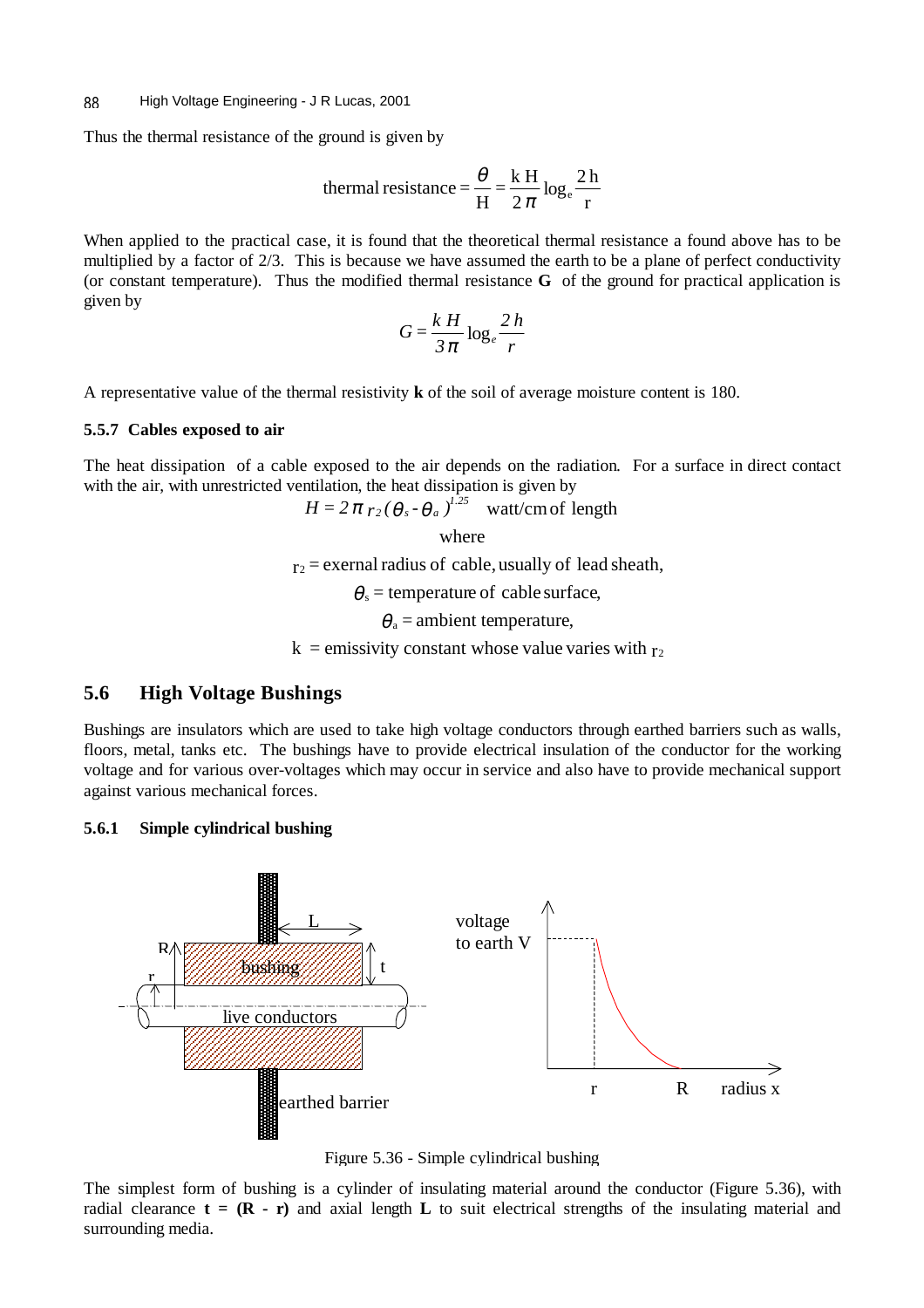In this case, the voltage distribution with radius x is not linear so that the material is not equally stressed.

The expressions for stress  $\xi$  and voltage to earth  $V_x$  at radius  $x$  is given by

$$
\xi = \frac{V}{x \ln \frac{R}{r}}, \quad V_x = \frac{V \ln \frac{R}{x}}{x \ln \frac{R}{r}}
$$

The maximum stress in the bushing occurs at the conductor surface (i.e. at  $x = r$ ), so that

$$
\xi_{\max} = \frac{V}{r \log_e \frac{r+t}{r}}
$$

so that the thickness **t** required for the bushing is given by

$$
t = r \left[ \exp\left(\frac{V}{r \xi_{\text{max}}}\right) - I \right]
$$

$$
t = \frac{V}{\xi_{\text{max}}} + \frac{V^2}{2 r \xi_{\text{max}}} + \dots
$$

Thus as the voltage increases, the dimensions required become very large, so much so that for very high voltages, simple cylindrical bushings of this form are not satisfactory. Upto about 66 kV, porcelain bushings (with or without oil) may be used.

#### **5.6.2 Condenser bushing**

The difficulty of the dimensions increasing rapidly is overcome by the condenser bushing. In this case, the busing is divided into a number of capacitors by concentric cylinders of metallic foil or metallic coated paper. By proper choice of lengths of these cylinders, it is possible to obtain a nearly uniform voltage distribution with radius (Figure 5.37).



Figure 5.37 - Condenser Bushing

Since the stress is now made uniform, it must be equal to the ratio of the applied voltage **V** to the thickness **t'** of the insulation.

$$
\xi_{\text{max}} = \frac{V}{t'}
$$
, so that  $t' = \frac{V}{\xi_{\text{max}}}$ 

As can be seen when comparing with the simple bushing, the thickness **t'** required now is much less than **t**.